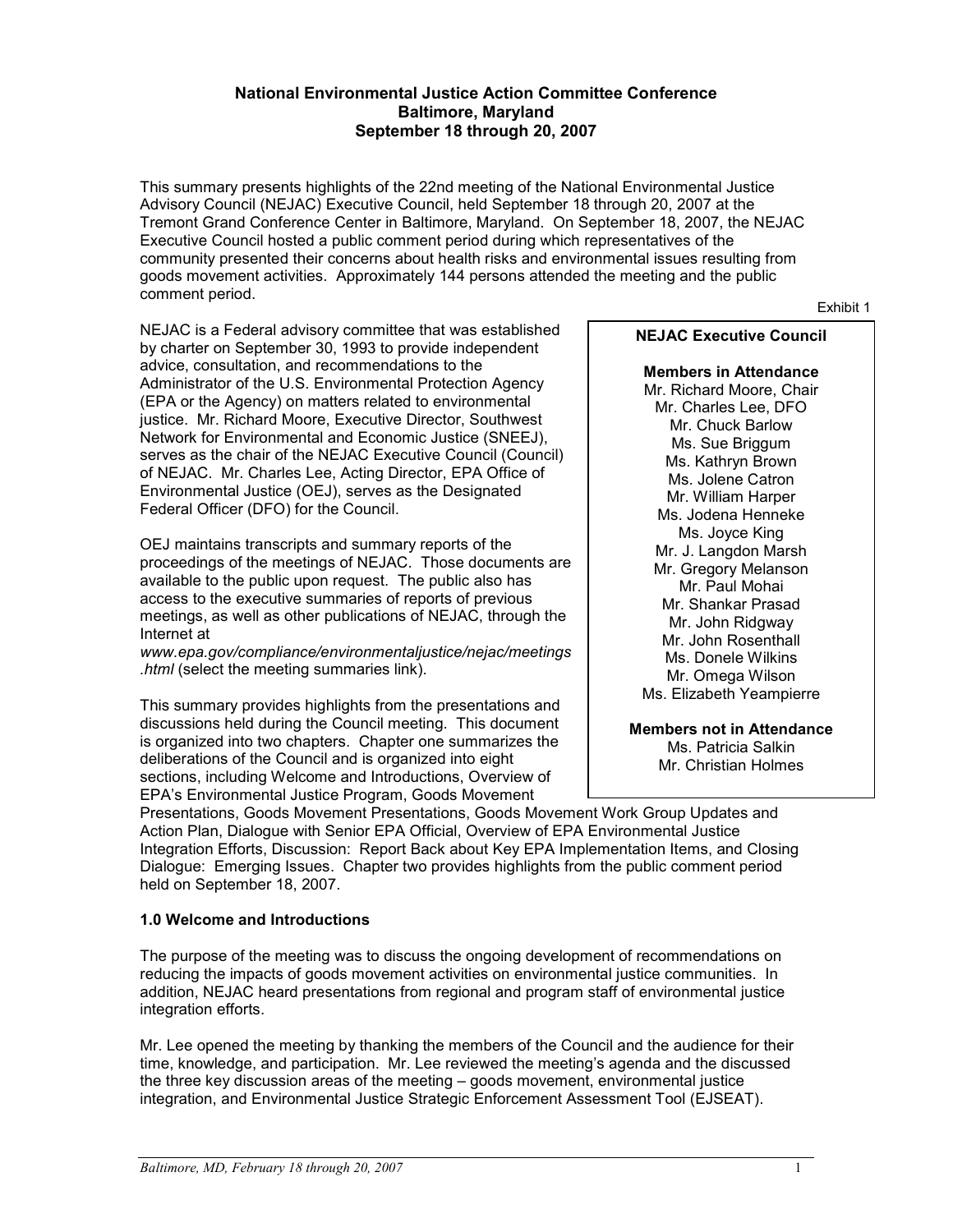# **1.1 Opening Remarks**

Mr. Moore recognized the community of Baltimore for its long history of addressing environmental injustice and noted that he looked forward to public comment and interaction throughout the meeting. Mr. Moore reinforced the significance of the NEJAC meeting by recalling the success of the first NEJAC public teleconference held on August 23, 2007, which 40 participants attended. He acknowledged the significant energy regarding the agenda items and reported back.

He noted that the following was reported back from the teleconference:

- His organization, SNEEJ, conducted a productive meeting with the Region 6 Deputy Regional Administrator, Mr. Larry Starfield. The meeting focused on Region 6's ongoing efforts to address environmental injustices at the community level within Texas, Louisiana, New Mexico, Arkansas, and Oklahoma.
- He invited the Council to an upcoming U.S. Department of Health and Human Services meeting in San Francisco, CA scheduled for November 2007. Senior management from both the U.S. Department of Health and Human Services and EPA will attempt to address the existing disparities.

Mr. Angelo Bianca, Deputy Director of Air and Radiation Administration, Maryland Department of the Environment (MDE) spoke on behalf of Ms. Shari Wilson, Secretary, MDE. He commented on the challenges in integrating environmental justice into the current framework from a regulatory perspective. He added that no state has been able to develop a regulatory framework that prevents environmental injustices. However, Maryland has made numerous small steps to prevent injustices, including:

- Increasing enforcement and compliance actions;
- Conducting community air modeling activities; and
- Providing funds for diesel truck and bus retrofits.

Further, he noted that poor zoning is often blamed for environmental injustices. However, he emphasized that zoning agencies face the same problems of limited authority and the difficulty in defining environmental justice when addressing concerns. He stressed that part of the solution is to educate the planners and the regulators to recognize potential environmental justice concerns and about voluntary pollution reduction measures that go beyond compliance. He added that agencies also need to educate the public about pollution sources in neighborhoods and the potential impacts on their health and welfare.

Mr. William Wisniewski, Deputy Regional Administrator (DRA), EPA Region 3, reflected on his own family's experiences with environmental health impacts from goods movement. He noted that while successes have been realized, that there is more that needs to be done. And he stressed the importance of not just looking at quantitative changes, such as the number of diesel conversions completed, but also assessing the qualitative changes and enhancements in people's lives from these environmental justice efforts.

He recognized the work of Region 3 in developing EJSEAT. He commented that Region 3 will continue to provide support as the tool is refined. He cautioned that EJSEAT should be used as one tool among an array of others. Mr. Wisniewski emphasized the need to visit the community to observe and talk with community members.

Ms. Laura Yoshii, DRA, EPA Region 9 emphasized the timeliness of the topics of goods movement and environmental justice integration, especially in her region. She discussed the crucial role that DRAs play in the integration of environmental justice. For environmental justice efforts to be successful, DRAs must provide strong leadership, identify clear priorities, and align resources to those priorities to ensure that environmental justice is a priority.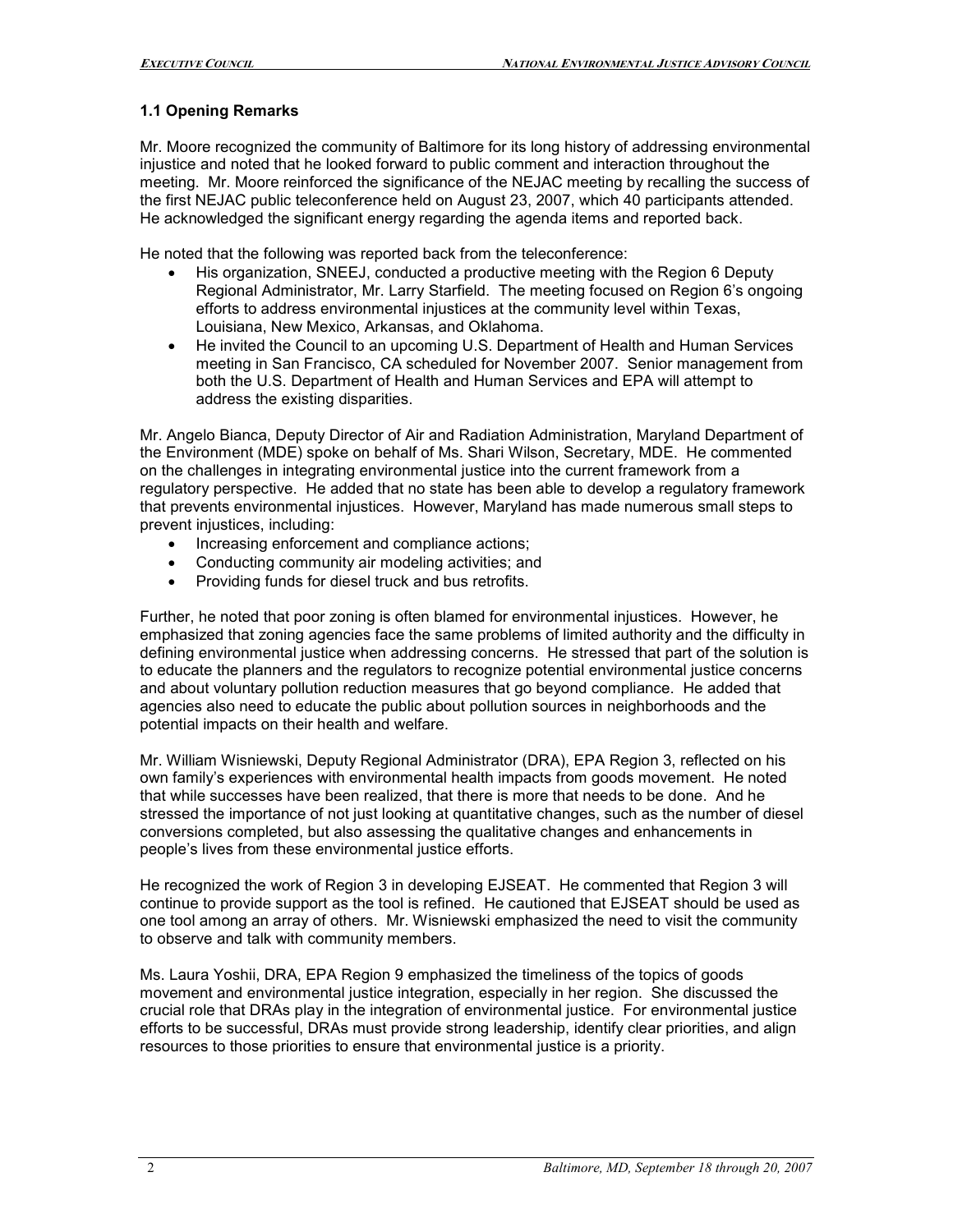### **2.0 Overview of EPA's Environmental Justice Program, Mr. Charles Lee, Acting Director, EPA Office of Environmental Justice**

Mr. Lee provided an overview of EPA's environmental justice program, including successes and lessons learned over the past 15 years, continuing challenges and priorities of EPA's environmental justice program, and the future advisory efforts for NEJAC. The eight lessons learned that represent important milestones in the development of EPA environmental justice program include:

- Build community and stakeholder capacity. Since 1993, EPA has given \$31 million in grants to over 1,100 community groups, which has assisted in the development of community capacity.
- Ensure meaningful involvement. Pointing to NEJAC as an example, Mr. Lee noted that EPA has been able to utilize many of NEJAC's recommendations to initiate significant changes at EPA.
- Clarify EPA's discretion under existing legal authorities. Based on a 1995 NEJAC recommendation, EPA's Office of General Counsel concluded that existing statutes provide EPA with the discretionary authority to address environmental justice in permitting situations.
- Define disproportionate and adverse effects. He noted that these definitions form the basis of the *Environmental Justice Toolkit for Assessing Potential Allegations of Environmental Injustice* by which EPA performs assessments.
- Foster collaboration with all stakeholder groups. In the past, partnerships have led to problem solving, community training in the use of environmental law, and other efforts among stakeholders. He noted that collaboration is a vital element in addressing environmental injustice.
- Incorporate environmental justice into core agency planning and budget processes. In November 2005, Administrator Johnson issued a memo listing the eight environmental justice priorities to be integrated into agency and regional planning for Fiscal Years 2007 and 2008.
- Develop consistent approach to identify areas of concern. EJSEAT is being developed to address this concern. Once implemented, Office of Enforcement and Compliance Assurance (OECA) will be able to accurately assess the impact of environmental justice activities.
- Conduct environmental justice program reviews and program evaluation. Through a collaborative process, OEJ has developed protocols to review current and future environmental justice implementation efforts. The protocols are currently being pilot tested.

He commented that despite these milestones, OEJ and EPA are still faced with the challenge of demonstrating significant measurable environmental and public health results. He suggested that the lessons learned and experiences over the last 15 years will lay the groundwork to address this issue in the future. Mr. Lee stated that a significant amount of time will be devoted to this topic in the future.

Mr. Lee reviewed the current priorities of the environmental justice program, including:

- Invigorate Environmental Justice Executive Steering Committee (ESC);
- **Communicate success stories and lessons learned;** Exhibit 2
- 
- Utilize NEJAC more meaningfully; **The Environmental Justice** Award and implement environmental justice grants; **Executive Steering Committee**
- Implement EJSEAT;
- 
- Restructure and align Environmental Justice Action Plans of DRAs and Deputy Assistant<br>with Agency planning and budget processes: and Administrators (DAA). This body is with Agency planning and budget processes; and administrators (DAA). This body is
- Strengthen strategic internal and external partnerships. | Charged with providing guidance

justice. Mr. Lee noted that his office has started to create partnerships with

Initiate environmental justice program reviews;<br>
Restructure and align Environmental Justice Action Plans of DRAs and Deputy Assistant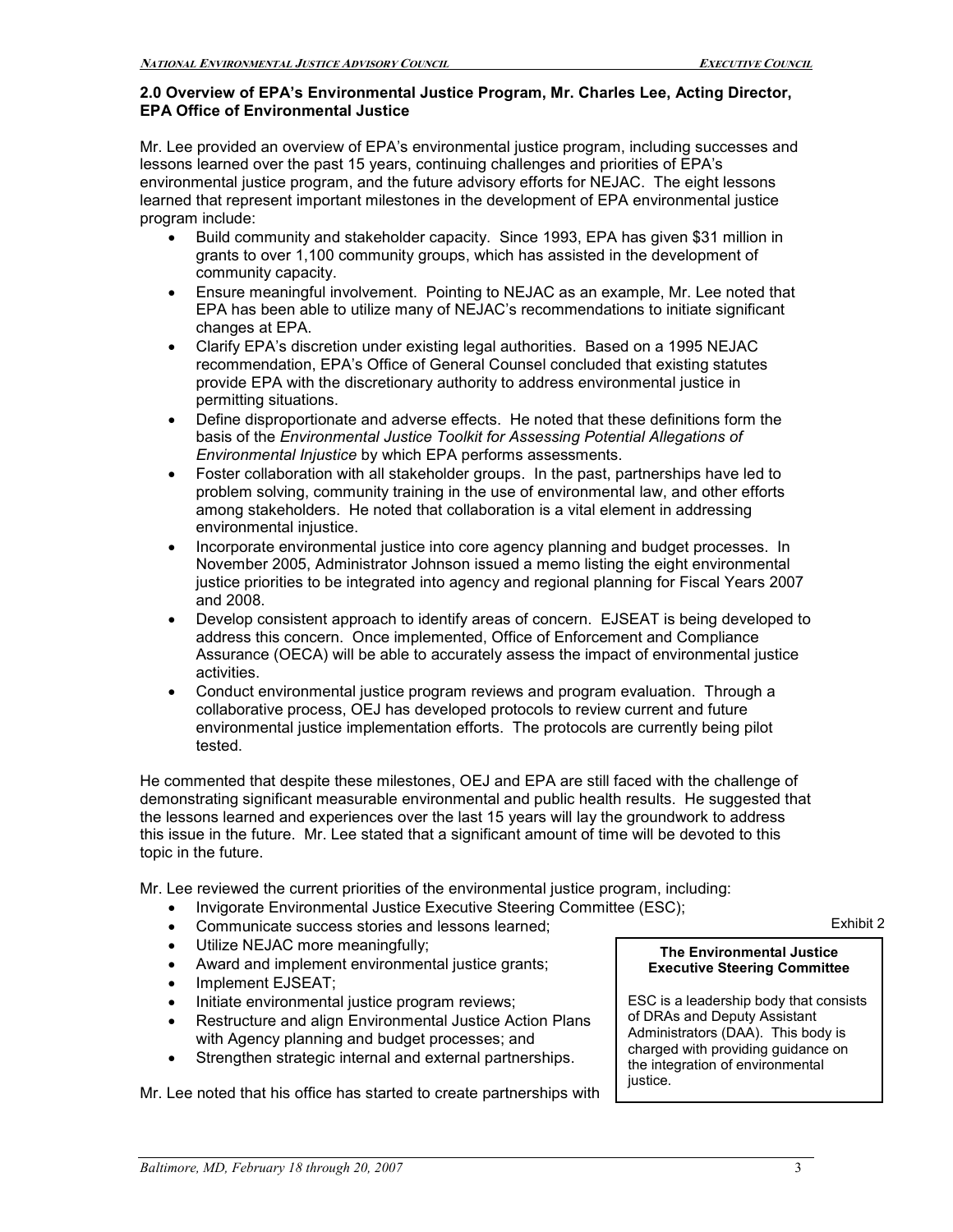the Office of Children's Health Protection, the Brownfield Program, and the Community Action for Renewed Environmental Program. He added that each of these programs have a strong nexus with environmental justice. Additionally, EPA has sought to engage the states in strategic partnerships to help coordinate efforts.

Highlights from the Council discussion following Mr. Lee's presentation Include:

- The Council urged EPA to bring outside agencies, such as the Department of Transportation (DOT) and the Federal Highway Administration (FHA) into the discussion of environmental justice. In addition, EPA, especially ESC, was encouraged to engage states in environmental justice, for example, through performance partnership agreements.
- Responding to a comment that environmental justice efforts need to be decentralized, Ms. Yoshii noted that decentralized, regional efforts are ongoing. For example, each regional office has a Federal Regional Council. For example in Region 9, the Federal Regional Council worked collaboratively with East Palo Alto residents and elected officials to establish long-term sustainability and build local capacity.
- In response to a question about how the ESC is integrated in to the environmental justice program, Ms. Kathleen Callahan, DRA, EPA Region 2, responded that ESC, which consists of EPA's senior operational officials, meets periodically to provide direction on environmental justice priorities and resources. Additionally, ESC assesses work done in the environmental justice arena, including success stories and future opportunities. She suggested they come together on a more frequent basis for a deeper discussion.
- Responding to a question regarding how the states were involved in development of the regional action plans, Mr. Lee noted that the action plans reflect various levels of partnership and engagement with the states, and EPA is looking to make the commitments more robust and holistic through state involvement, which will lead to measurable, tangible results. For example, the Boston Lead Collaborative, collaboration amongst EPA, the city, the state, and other partners, seeks to eliminate elevated lead levels by 2008.
- Mr. Omega Wilson, President, West End Revitalization Association, stressed the importance of translating EPA and NEJAC material into the community's voice, by reducing the technical and policy jargon. Mr. Moore added that more interaction, communication, and openness between the community and EPA's senior administration are needed. A suggestion was made to focus a future ESC meeting on investigating how EPA can give communities a voice. Ms. Jodena Henneke, Deputy Commissioner of Coastal Resources, Texas General Land Office, stated that the variety of public involvement procedures limits the community's ability to effectively contribute to the decision-making process, especially for permitting and development matters.
- Mr. Langdon Marsh, Fellow, National Policy Consensus Center, encouraged EPA leadership to increase efforts around partnership building, especially with other Federal agencies, universities, states, private organizations, and grassroots organizations. He recommended the use of the university community to provide critical resources, through research, evaluation, academic services, and by providing a neutral forum to discuss environmental justice issues.
- In response to a comment about the role of the Federal government in ensuring that tribal sovereignty rights were respected and that there is increased participation of tribal communities in the environmental justice dialogue, Mr. Lee noted that NEJAC would like to initiate an official tribal liaison.
- Mr. Charles Barlow, Assistant General Counsel, Entergy Corporation, commented that the resource tensions felt inside state and Federal agencies are similar to those existing in large corporations, especially the tension between environmental visions and responsibility and real-world restraints of time and budget. Mr. Barlow encouraged a continued relationship and communication with businesses and industry to address resource constraints. Mr. Wisniewski remarked that it was critical that the environmental justice message passes both horizontally and vertically through EPA.
- As EPA moves to implement more environmental justice efforts, the Council noted that the efforts will need to be prioritized at the regional and local level and consider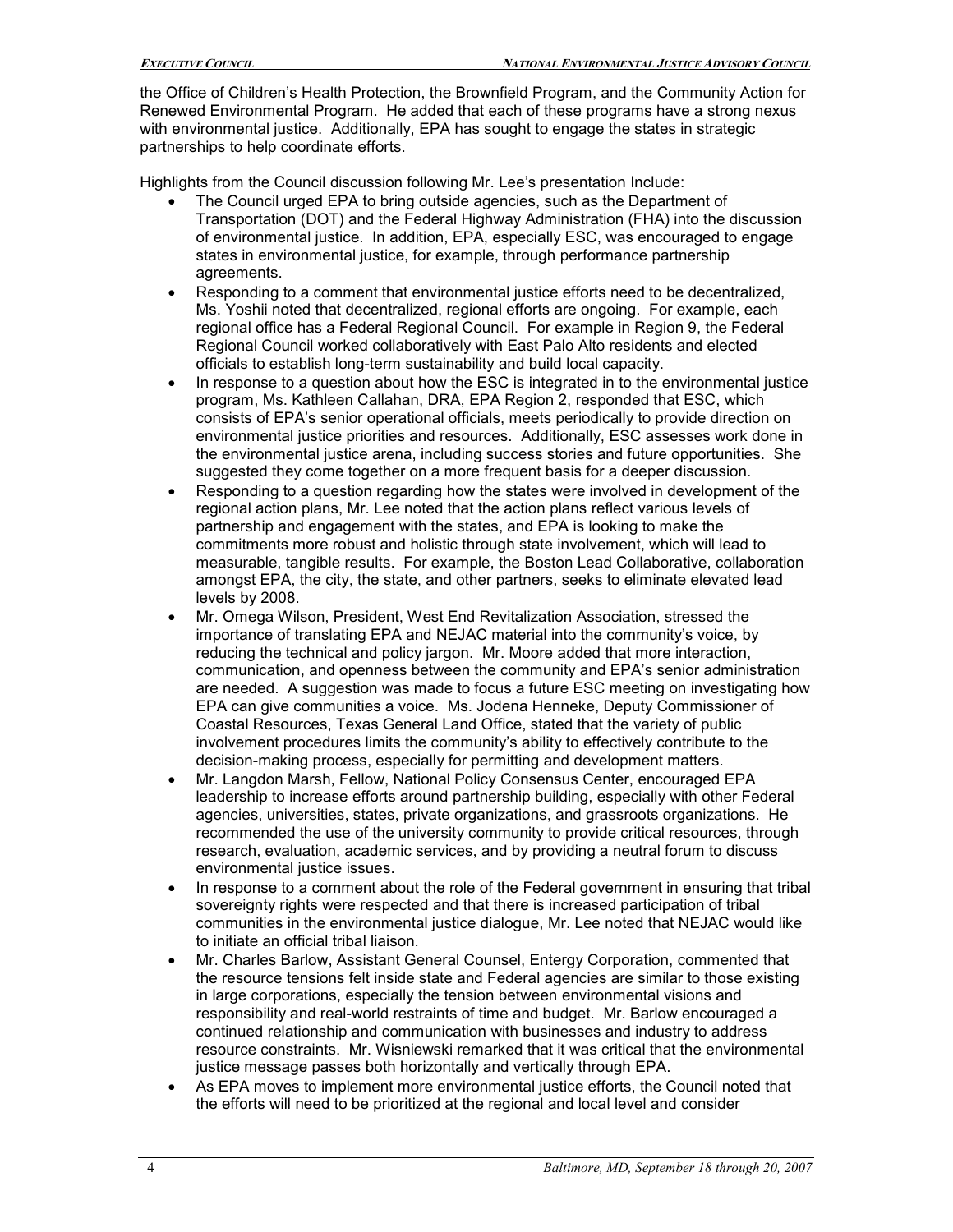community input. It was requested that the Council be mindful of this when providing recommendations.

- Responding to concerns over a lack of mechanisms to address urgent issues, Ms. Yoshii responded that Region 9 currently provides a single community point of contact within EPA to handle urgent matters. In instances where there is an imminent threat that EPA has jurisdiction over, the point of contact will mobilize the appropriate EPA offices.
- Mr. Moore commented on the correlations of race and class and environmental injustices and reiterated that communities of color have been historically targeted by industry. He encouraged the continued support of capacity building efforts and partnership address environmental justice issues.

### **3.0 Goods Movement Presentations**

On September 18, 2007, members of the Council received a series of presentations about goods movement. Section 3.1 describes goods movement efforts undertaken by EPA and its partner organizations and agencies. Section 3.2 describes goods movement issues and efforts in the state of Maryland.

### **3.1 EPA and Partners Goods Movements Efforts Panel**

This section summarizes presentations to build members' background and understanding of goods movement, particularly as it relates to ports and goods movement.

#### **3.1.1 National Clean Diesel Campaign and SmartWay Transport Partnership Presentation by Ms. Lori Stewart, Deputy Director of Transportation Regional Programs, EPA Office of Transportation and Quality**

Ms. Stewart discussed non-regulatory approaches to improving the environmental impacts of goods movement. Regional administrators met at a regional leadership forum, where they revisited priorities in ports and goods movement, and will develop commitments from each regional office.

Ms. Stewart provided the following information about EPA transportation programs.

- Focused primarily on non-regulatory approaches, including the National Clean Diesel Campaign's diesel standards that will help reduce emissions.
- Taking a systems approach to standards to help reduce sulfur and particulate matter (reductions to 15 ppm for sulfur in fuel; non-road engines target reductions to 500 ppm sulfur emissions; and for cargo equipment and road-work equipment a 90 percent reduction in  $NO<sub>x</sub>$  and particulate matter (PM)).
- Finalizing another rule for marine engines, marine tugboats, locomotives, and barges (will not apply to oceangoing vessels).
- Negotiating international standards for oceangoing vessels, which have been presented to the International Maritime Organization with a target date for decision by 2008 (over 11 million diesel engines, many of which are goods movement-related vehicles and are not affected by new regulations).

The National Clean Diesel Campaign encourages fuel efficiency across the trade sector and creates demand for more fuelefficient carriers by shippers. Over 600 partners in industry have made commitments for fuel efficiency improvements. The partners support this commitment by reducing idling, improving aerodynamics, and checking tire inflation. The campaigns priorities include: emissions inventories, targets identification, and the development of a supply-chain model so that companies can compare their practices and impacts.

Ms. Stewart highlighted the innovative financing programs under SmartWay, which provide incentives to truck owners to make investments in fuel improvements and emission reductions or to purchase efficient trucks. The SmartWay Plus Loan program will provide lower cost loans for drayage trucks to encourage the purchase of more fuelefficient trucks to achieve a 50 percent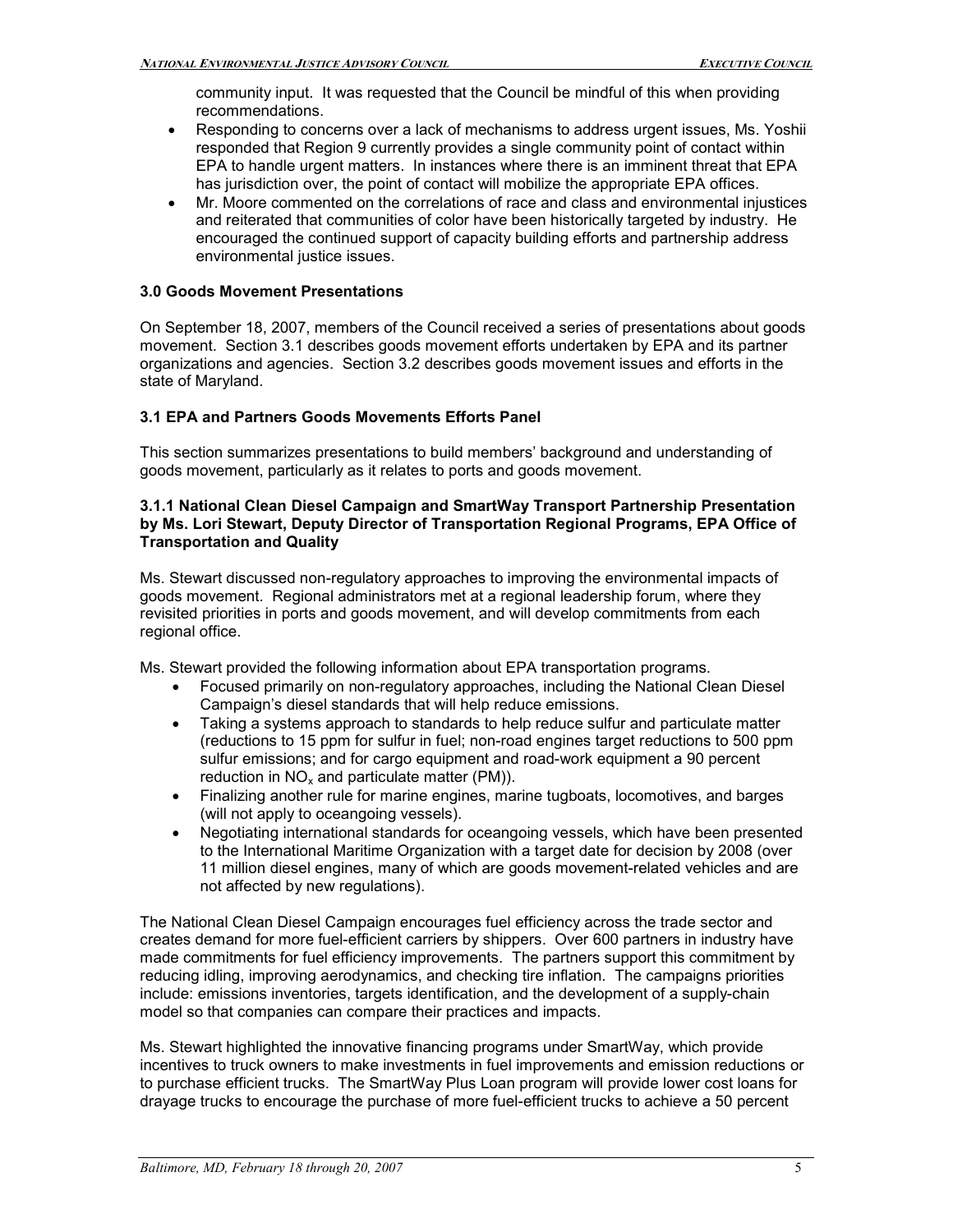PM emissions reduction. She noted that the House and Senate have allocated \$50 million in grants for the innovative financing programs. She commented that NEJAC can be most helpful in disseminating information about the program and looks forward to continued work with NEJAC.

#### **3.1.2 EPA's Sector Strategy and Port Operations Presentation by Ms. Kathleen Bailey, EPA Office of Policy, Economics, and Innovation (OPEI)**

Ms. Bailey gave a brief history of EPA's sector strategy work including how environmental management systems (EMS) enhance environmental stewardship and sustainability of ports. EPA has worked with the ports for four years to support a shift toward sustainability.

Highlights from the presentation include:

- A review of EPA's work with the American Association of Port Authorities (AAPA), which represents 86 deep water ports (over 12 feet) in the United States. In 1998, the EPA Office of Water produced the Environmental Management Handbook for ports with AAPA, which includes compliance obligations based on the EPA's work in maintenance dredging and stormwater management. In 2003, OPEI developed a sector strategies partnership with AAPA to improve environmental management and encourage ports to work holistically across industries, assisted AAPA members in developing EMS in reference to economic drivers, and measured port performance improvements. AAPA has identified air quality issues and emission inventories as priority issues.
- Issue papers have been developed on measuring emissions, general conformity, and involvement with state implementation programs (SIPs) for air quality and transportation infrastructure planning. The follow-up deliverable was a document of current methodologies and best practices from the United States and Europe for preparing port emissions inventories with best practices and has served to jump start many ports in developing their emission inventories. This document is due to be updated and eventually will be turned into official guidance from Office of Transportation and Air Quality (OTAQ).
- OTAQ launched an EMS assistance project supported by Global Environment Technology Foundation as a technical information provider. They documented the process and made the information available to share with other ports. OTAQ launched the second program iteration to be completed in a few months.
- The Sector Strategies Performance Reports initially focused on manufacturing, but have since moved on to other sectors. Ports continue to place higher priority on improving port air quality. Other top issues that still remain are dredging, stormwater, and tasks requiring permits.
- OTAG has collaborated with OPEI and AAPA to promote the use of cleaner fuel. Additionally, OTAQ has provided at least 12 grants for the implementation of new technologies, which use cleaner fuels.
- Ms. Bailey asked the Council to consider what coastal communities will look like in an additional 500 years noting that environmental stewardship is critical for sustainability. EPA's vision for environmental stewardship includes all parts of society actively taking responsibility for improving environmental quality and in achieving sustainable results. Society will achieve the best results if it can create business value while also protecting the environment.
- AAPA developed a Sustainability Task Force to define sustainability as "the simultaneous pursuit of economic prosperity, environmental quality and social responsibility." Progressive ports are developing EMS for existing and new facilities, many through the Ports EMS Assistance Project and are measuring and reporting on continuous improvement to environmental performance. An EMS improves ports' environmental awareness by linking environmental efficiency and environmental protection. Examples include: a new gate security system, a highly automated system that eliminates trucks idling as they wait for gates to open and the chassis pool, which replaces individually owned chassis for drayage truckers and helps cut down on unnecessary driving while raising the incomes for drayage truckers.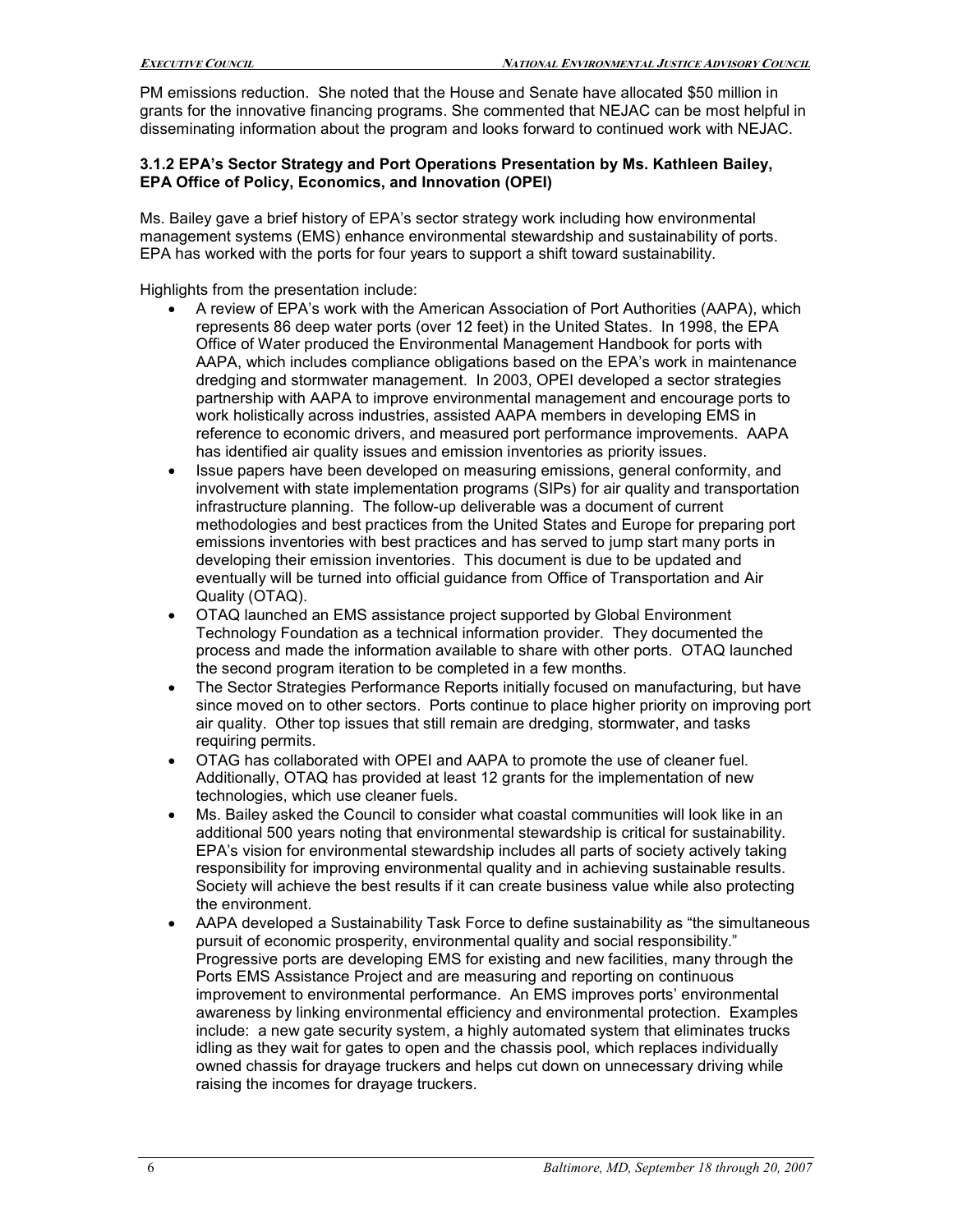• For every industry, EMS helps the functional operation for any business, especially for long-term planning. It is important that there is a common vision of a sustainable community.

Ms. Bailey encouraged ports to engage stakeholders and local communities as a way of protecting options to grow in the future. She listed the community complaints against ports as: community input into port decision-making; a need for a transparent decision-making process; and the need for a port monitoring system. She noted that EPA's Strategy for Ports Operations, while still under refinement, involved agency-wide senior level participants in a two-day strategy discussion. The strategy will be made public later this year. Ms. Bailey encouraged NEJAC to work with the development committee to refine the priorities.

#### **3.1.3 Environmental Justice at Ports Presentation by Mr. Jeff Scott, Director of Communities, EPA Region 9**

Mr. Scott reviewed Region 9's collaborative problem-solving approach to addressing goods movement issues. Emissions will continue to grow as trade increases. Ports are a significant source of NO<sub>x</sub> emissions in the South Coast region and potential sources of the air toxics include rail yards, distribution centers, and industrial centers. Noting that many communities around port areas are environmental justice communities and are exposed to more significant risks than other areas, he addressed the complexity of reaching a comprehensive solution given the differing authorities and financial interests.

The following provides highlights from his presentation.

- Over 50 percent of the incoming international goods unloaded at California ports have destinations in other states. Local residents are disproportionately burdened by the traffic. The San Pedro Bay Ports, which include the Ports of Los Angeles and Long Beach, are the largest container ports in the nation, moving almost 40 percent of all imported goods. A recent study concluded that cancer risk was 500 in 1 million people in the South Bay. Additional data was provided in the presentation.
- The Port of Oakland is the fourth largest container port in the United States and projections call for the port to triple in size. Planned expansion projects will double diesel truck trips through the port in a community that is over 90 percent people of color. He noted that children in Oakland are already seven times more likely to be hospitalized for asthma.
- There will be many stakeholders involved in addressing port-related concerns, including affected communities. He highlighted the work of the West Oakland Toxics Reduction Collaborative as a model to other organizations on how to create effective partnerships with community groups. The group has received a collaborative problem-solving grant from EPA as EPA has worked to bring more partners together to collaborate.
- Demographic composition of West Oakland is 40 percent African American, 25 percent Latino, and an increasing Asian population. The community is bordered by freeways and the Oakland Port. Both have significantly contributed to impacts on children's health in West Oakland.
- By creating a partnership with the Pacific Institute in 2002, the community brought together residents and researchers to discuss community health concerns. The researchers, community leaders, and residents developed a list of 17 indicators, which provide a snapshot of the community. Research completed in association to the indicators was compiled for the 2002 *Neighborhood Knowledge for Change* report.
- A 2004 report, *Clearing the Air*, focused on diesel pollution in West Oakland and established 13 action recommendations, including retrofitting trucks by promoting programs to subsidize vehicle cleanup.
- In 2006, the Ditching Dirty Diesel Collaborative released a report, *Paying with our Health: the Real Costs of Freight Transport in California*, which addressed the true costs of disproportionate impacts on port communities. This reports found that for every dollar invested in cleaning up pollution approximately \$3 to \$8 in health costs will be saved.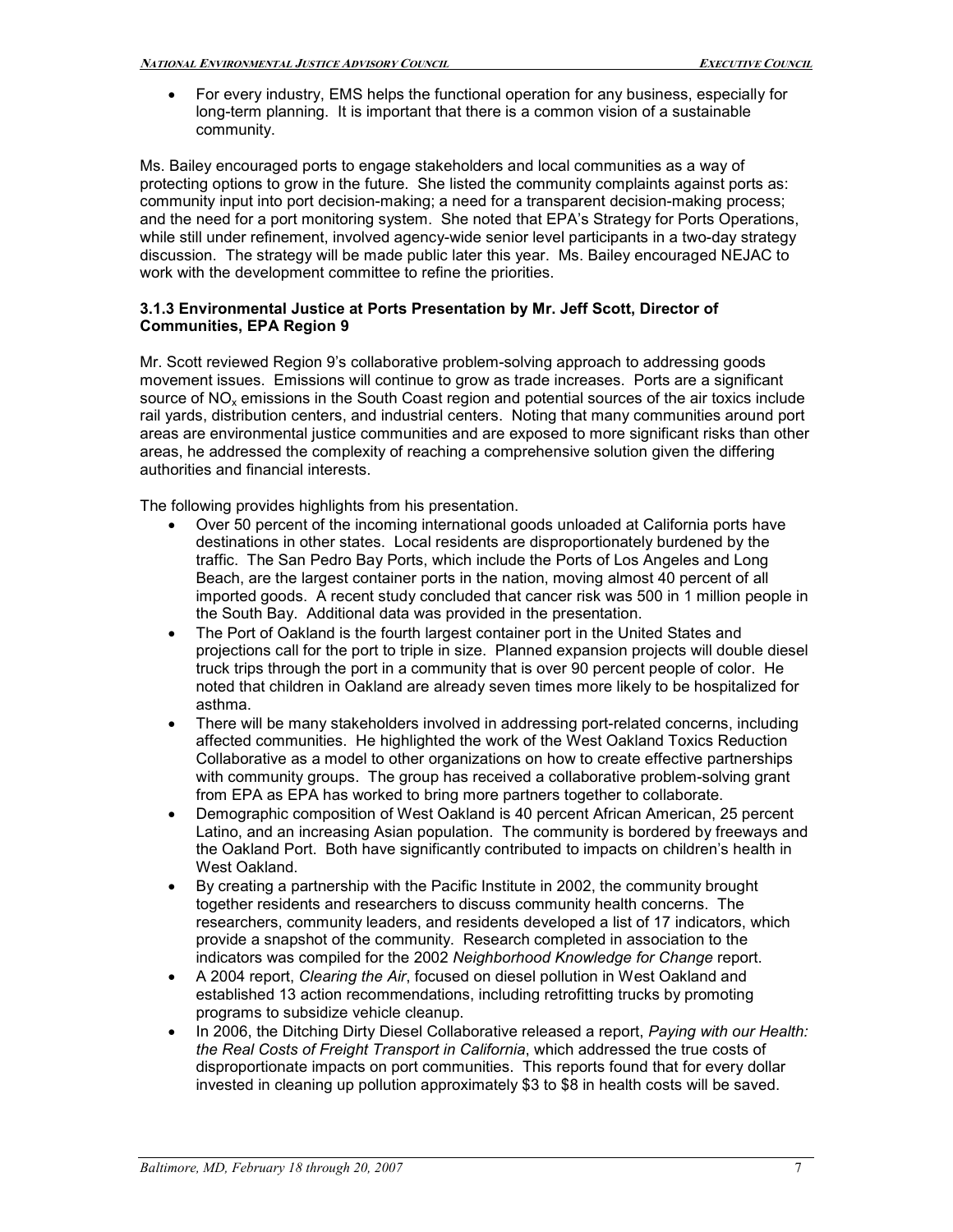- Using community-based collaborative problem-solving, Region 9, city, county, and state officials, local businesses, the Port of Oakland, and West Oakland residents established the West Oakland Toxics Reduction Collaborative, which focuses on community-driven concerns through broad stakeholder involvement. A steering committee coordinates among eight action teams, which address concerns in a variety of topic areas. The goal of the collaborative is to maintain viable businesses and employment opportunities for the affected residents while improving environmental health.
- EPA supported the project by bringing partners to the table, providing technical support, leadership, and funding of over a half a million dollars. EPA's technical support helped to empower the community with a greater knowledge of critical data and an understanding of the regulatory process.
- Components of port progress include strong local commitment, a strong port commission, strong port staff involvement, and program coordination with other agency's resources. The internal port culture has to recognize and have knowledge of environmental concepts. This change has to come from a top-down initiative.

Following the presentations, the Council provided the comments below:

- Responding to a question on improving ship fuel quality, Ms. Stewart noted that EPA is working on a U.S. proposal to the International Maritime Organization to decrease sulfur content in ship fuel to 1,000 ppm, down from the 27,000 ppm currently allowed. The proposal would require the use of lower sulfur fuels when near the coast and higher sulfur fuels when on the open ocean.
- Ms. Elizabeth Yeampierre, Executive Director, United Puerto Rican organization of Sunset Park, noted that small business vehicles are often so old that it is cost prohibitive for these businesses to retrofit or buy cleaner vehicles. She inquired about resources available for small businesses and EPA data on the localized impacts of those resources. Ms. Stewart noted that EPA has a partnership with the Small Business Administration, but they want to expand the innovative financing program.
- Responding to a question regarding tracking program results on local health and land use, Mr. Brian Beveridge, West Oakland Toxics Reduction Collaborative, commented that Oakland has not seen a large reduction in emissions. However, the collaboration has achieved small successes, including working with one shipper to switch to low sulfur fuels and to replace between 60 and 70 trucks through a pilot truck replacement program paid for by port mitigation funds. The collaborative's land committee and other partners have worked with the City of Oakland to move ancillary maritime support, including restaurants and services, closer to the port, and out of the neighborhoods. The collaborative wants member representation on the port committee and hopes to use their Community Action for a Renewed Environment (CARE) grant to identify ways to clearly measure and document successes.
- Explaining the breadth and diversity of the port organizational structures and political affiliations, Ms. Bailey responded that there is a huge breadth of diversity, including divisions of the state government and private entities. The Port of Oakland is controlled by a semi-governmental agency that functions as a trustee of maritime land on the shoreline. The mayor appoints commissioners to the board and the city council, so they are responsible for overseeing the port and shoreline development. The port is supposed to use its resources for its highest use. In recent times, they have redesignated the land for other uses, such as housing, support services, and mixed-use development.
- Ms. Joyce King, Director, Haudensaunee Environmental Task Force, expressed concerns about the impacts of increased port activities on tribal land.
- In response to a question regarding the formal definition for sensitive sites, Mr. Scott explained that the definition of sensitive sites came from the *Knowledge for Change* report and included schools, hospitals, and homeless shelters.
- Mr. Moore briefly discussed the southern border issues, particularly recent comments about the new North American Free Trade Agreement (NAFTA) pilot trucking project. He urged caution about impacts of globalization on goods movement. Pointing out that the program could drive some small independent truckers out of business on both sides of the border. Mr. Moore suggested crosscollaborations between Mexico and the United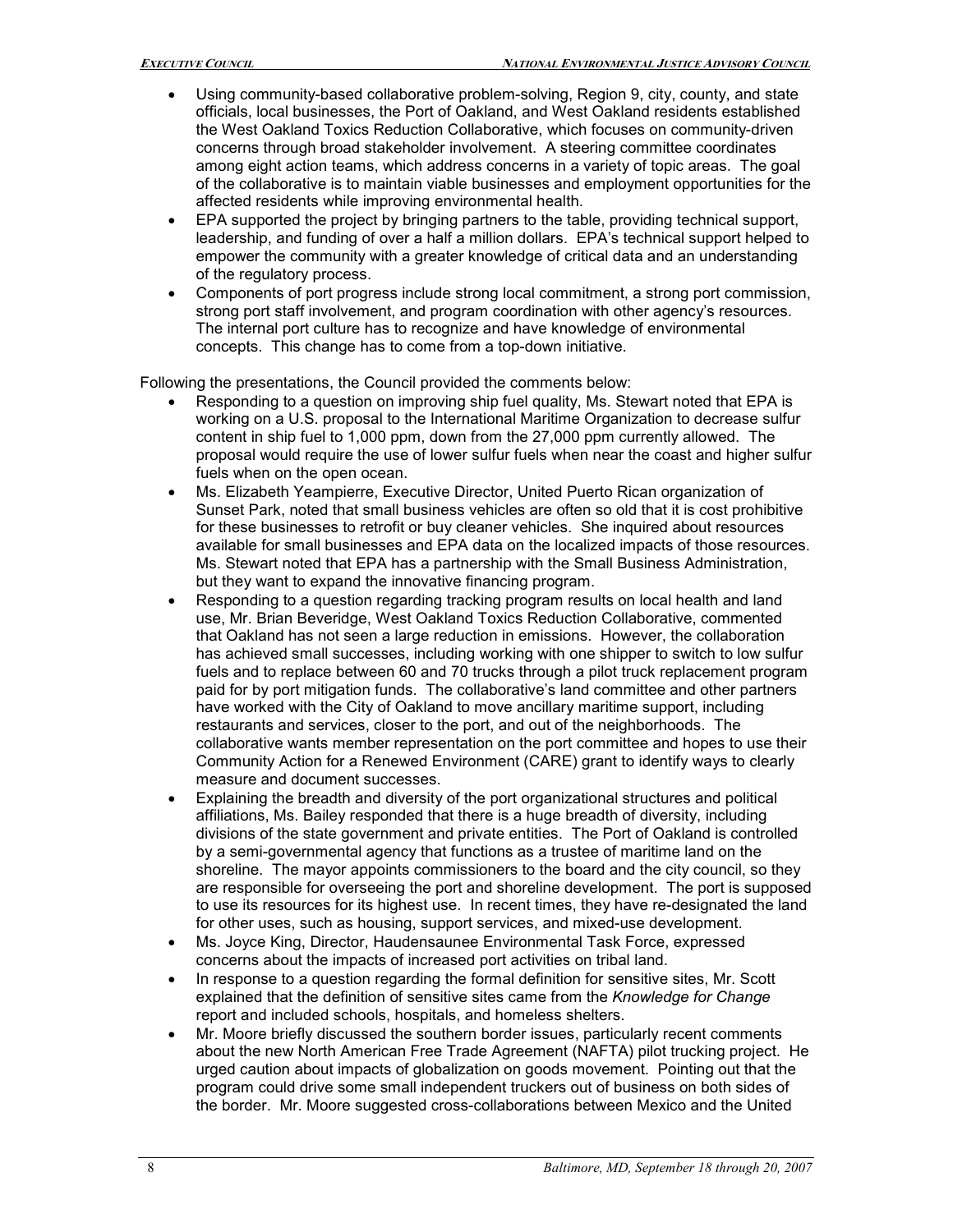States. He recognized the important role EPA can play in bringing other agencies and potential partners to the table, and encouraged continued collaboration to bring unions, grassroots communities, and small independent truckers, such as the Independent Truckers for Justice, into the goods movement discussion.

#### **3.2 Maryland Goods Movement Experience Panel**

This section summarizes presentations which highlighted the various good movement-related issues facing Baltimore's port communities.

#### **3.2.1 Goods Movement in EPA Region 3 Presentation by Ms. Zelda Maldonado, EPA Region 3, Office of Enforcement, Compliance and Environmental Justice**

Ms. Maldonado began by noting that her office provides client assistance and technical support to support environmental stewardship. In 2006, her office identified goods movement as an industry with opportunity for compliance assistance. By changing international shipping trends and dredging activities, ports could reduce their impacts on local air quality, stormwater, and wetlands. Ms. Maldonado noted that changes in shipping routes for goods from China, Southeast Asia, India, Brazil, and Columbia could increase traffic at east coast ports in the United States.

With vessel sizes and capacity increasing, future vessel capacities of over 4,000 tons will make up a large percentage of the world's fleet. Deeper channels will be required for these ships to navigate the ports. In Region 3, there are three ports that have the potential for those depths. There will be associated environmental challenges for these east coast ports including the following points:

- Air Emissions. Port air pollution is primarily generated by diesel burning oceangoing vessels, harbor craft, cargo-handling vehicles, locomotives, and highway vehicles. As part of a national effort, Region 3 offers assistance through the Mid-Atlantic Clean Diesel Program. The program provides financial assistance to port authorities and public entities to explore technologies that reduce emissions. For example, Maryland Port Authority has implemented converted cargo handling equipment to ultra-low sulfur diesel fuels.
- Storm Water. The high acreage of impervious surface at ports increases their landbased pollution runoff. Ms. Maldonado identified this as an area of clear opportunity to offer assistance.
- Oil Management. At least 70 percent of pollution at the ports comes from routine operations, not from catastrophic events. These operations include tank washing, underground storage tanks, loading and unloading, and wastewater discharge.
- Ballast Water. Ballast water is used to balance a vessel, but the unloading and loading of this water causes problems with ecosystems and endangered species. She noted that there is currently a court case on whether EPA should address this issue.
- Wetlands. Coastal wetlands are strongly impacted by growing coastal populations. Most coastal wetlands have already been lost to development. Primary industrial threats, such as land-based water pollution, oil spills, and dredging need better management to reduce the damage to existing wetlands.
- Dredging. Dredging maintains a port's depth to allow for safe vessel traffic. However, it impacts temporary sediment and nutrient release, habitat, and open water disposal. EPA must involve the community and all stakeholders to develop innovative solutions.

## **3.2.2 Maryland's Air Quality Plans Presentation by Mr. Brian Hug, Division Chief, MDE**

Mr. Hug discussed Maryland's air quality trends and the relationship between the state implementation plan (SIP) components and transportation planning. His office is responsible for state air quality emissions' inventories, transportation and general conformity, and work with Maryland ports on emissions estimates.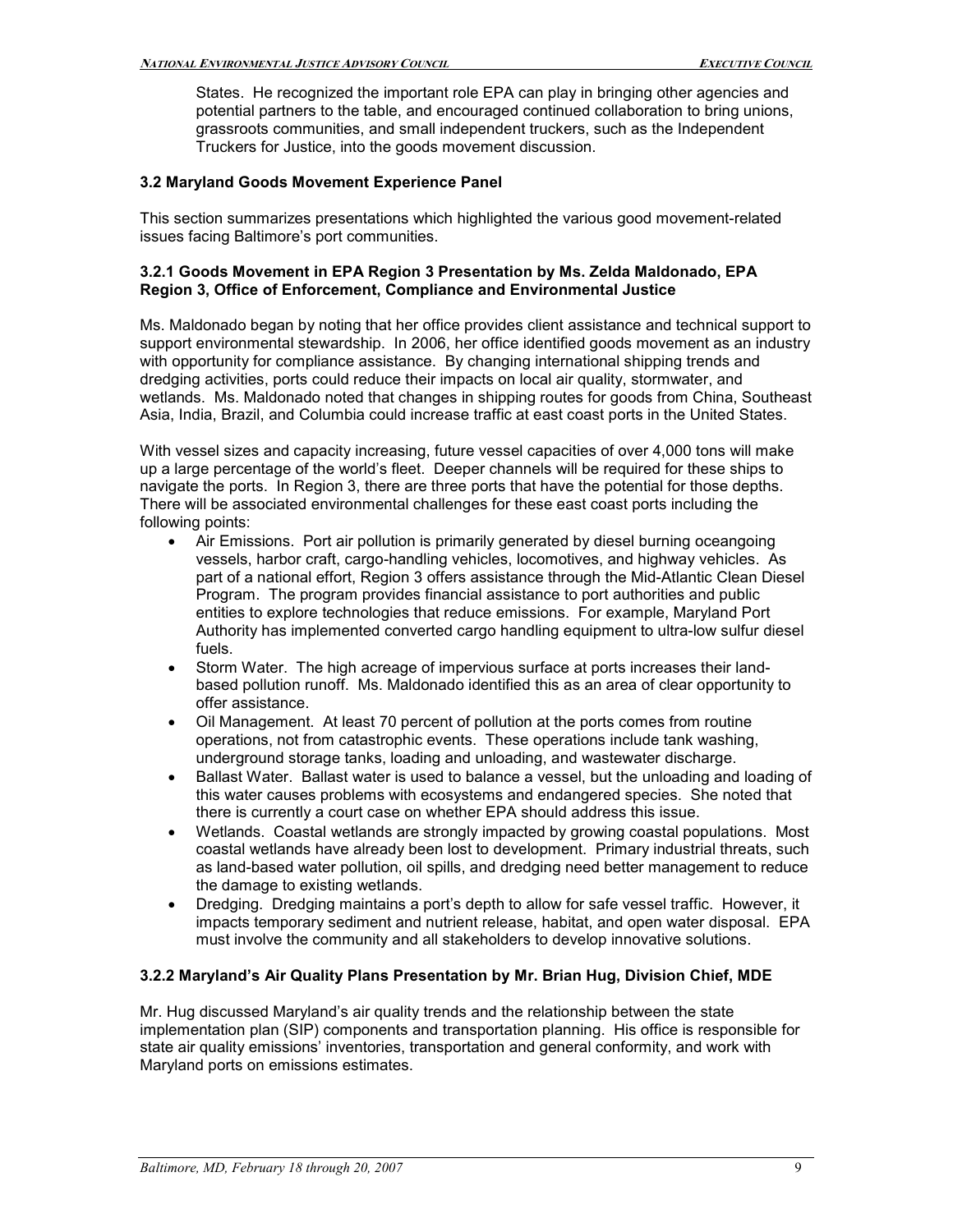- The primary pollutants in the state are ozone and fine particulate matter (PM2.5). There has been dramatic improvement primarily in the last four to five years and are very close to meeting ground-level standards. Regional haze, a visibility issue for the state, also has repercussions because these pollutants eventually end up in the Chesapeake Bay. Exceeding the National Ambient Air Quality Standards, especially the PM2.5 and the 8 hour ozone standards, are problems in areas surrounding Baltimore. The problem area centers along the I95 corridor include major population areas, power plants, and industrial areas. He noted that air quality agencies are constantly encountering changing standards. Mr. Hug referred to regulations in place to eliminate fine particulate matter. Maryland has seen a decrease in the PM levels at 14 of the 17 state monitoring sites.
- The SIP includes regulations and air quality monitoring information for the last 20 years; emissions inventory; rate of progress demonstrations (trends in emissions); mobile emissions budgets; reasonably available control measures and analysis; contingency measures; attainment demonstration modeling; and weight of evidence. The SIP utilizes emissions reduction from ports and mobile emissions and sets an emissions budget for mobile-source emissions. As part of the SIP development, the state has to predict future emissions for various regional pollutants. The state then sets that amount as the region's emissions budget. The transportation planning groups cannot exceed that budgeted number. Staying within that budget is considered conformity.
- Ports look at the mobile emissions coming in and out of the property. General conformity includes anything that occurs in a Federal facility and stays on the property.

#### **3.2.3 Maryland Goods Movement Trucking Presentation by Ms. Anne Ferro, President, Maryland Motor Truck Association**

Ms. Ferro highlighted the trucking industry's improved emissions' standards and discussed how EPA's SmartWay Transport Partnership (SmartWay) program is effectively providing incentives to purchase cleaner vehicles. She made the following observations:

- Over 90 percent of Maryland's communities are dependent solely on trucks and over 80 percent of freight moves by truck through the state. Truck travel represents eight percent of the state's vehicle miles and represents 35 percent of highway taxes and fees paid. The high levels of freight traffic are due to Maryland's location along the east coast corridor and the gateway to the Ohio Valley.
- Maryland's inter-mobile community is primarily a community of independent owneroperators and allows those in the business to live close to where they work. She commented that most owner-operators usually break even. An average trucking company nets 2 to 5 cents on the dollar, but some companies make a penny to two pennies on a dollar.
- In the 1990's, EPA began requiring the trucking industry to implement a cleaner engine to combat some of the issues related to  $NO<sub>x</sub>$  and PM emissions. Mandates stated that by 2007, fleets would run on ultra low sulfur diesel fuel (ULSD), with 15 ppm sulfur, a 97 percent sulfur reduction from 500 ppm. These new truck engines use a diesel particulate filter that also catches PM. By 2006, 80 percent of all fuel sold had to be ULSD, and by 2010, the all diesel fuel sold must be ULSD. Ms. Ferro noted that they have seen tremendous changes in truck emissions, particularly NOx. She, however, commented that owner-operators, who have more difficulty finding the money for fleet investments, are not yet using the newer, cleaner engines. As a result, they have implemented a retrofit for older trucks.
- SmartWay is the trucking equivalent of the Energy Star Program. Companies are certified SmartWay if they commit to purchase 25 percent of their fleet's diesel from SmartWay businesses. SmartWay also encourages idle reduction, single wide tires, improved aerodynamics, driver training, improved freight logistics, automatic tire inflation systems, highway speed reduction, low viscosity lubricants, and inter-modal shipping. She also noted that a qualified driver can make a 35 percent difference in a truck's emissions. However, she also noted that qualified drivers are becoming a valuable commodity as fewer drivers enter the work force.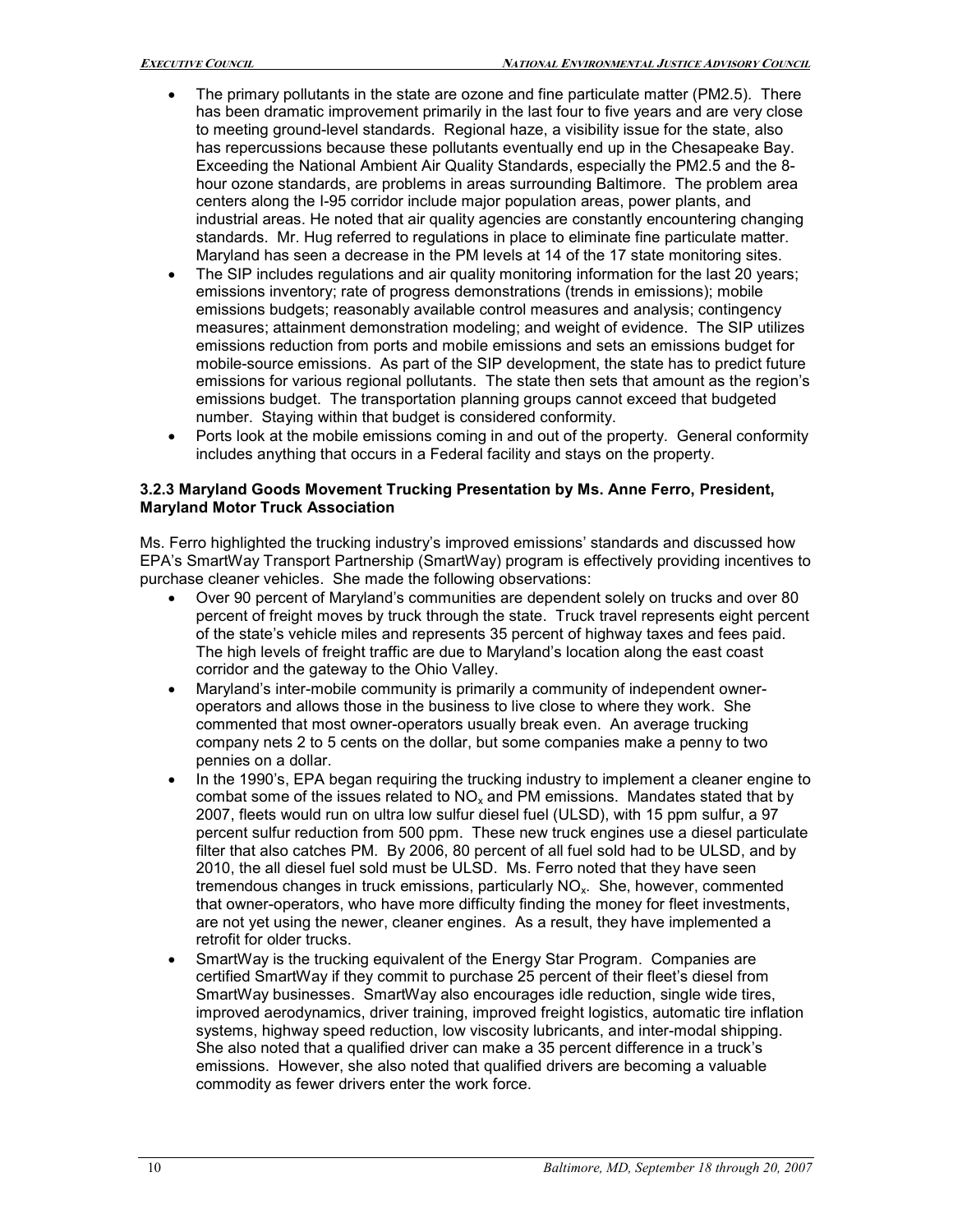- The trucking industry will spend \$100 billion on fuel every year while the individual trucker will spend \$50,000 a year on fuel.
- One SmartWay strategy is the installation of an auxiliary power unit (APU), which reduces truck idling by providing electricity to heat and cool the cab of the truck during resting hours. The units cost \$7,000 to install in a truck, but many owner-operators cannot afford the device. An issue arising from APU installation is that it adds 400 pounds to the weight of a truck, which limits the amount of cargo an operator can carry. Federal Motor Carrier Safety Administration sets the general weight allowance, but states differ in the weight limits they allow. She suggested that weight standards uniformity is a critical issue for truckers.

#### **3.2.4 Brooklyn and Curtis Bay: Small Towns in the City Presentation by Ms. Carol Eshelman, Executive Director, Brooklyn and Curtis Bay Coalition**

Ms. Eshelman, presenting for Ms. Gloria Nelson, presented a case study on two port communities in Baltimore: Brooklyn and Curtis Bay. She outlined the community's strategy to mitigate the environmental impacts of ports while revitalizing their neighborhoods.

She began by describing the two harbor communities in the southernmost part of Baltimore. While the average income for the state is \$56,000 per year, Curtis Bay average income is \$26,000 per year. Over 40 percent of the community has income levels below \$25,000 per year. Forty percent of the community does not have a high school diploma, and 40 percent are unemployed or underemployed. The area was originally farmland that supplied food to the city, but during WWI and WWII, the communities became a rapidly growing port area. Today, the peninsula is next to several active industrial sites and a power plant. The community is surrounded by highways and the Patapsco River and contains several brownfields and Superfund sites. Trucks passing through the two communities to reach the port have significantly contributed to the pollution; in fact, his area is one of the top ten zip codes for emissions. In response to these conditions, the communities developed a 501(c) (3) organization to help bring the community together and revitalize the area into a "neighborhood of choice." The group is working to change the image of the neighborhood while maintaining its primarily working class population.

Ms. Eshelman stated that current challenges for the city include 150 vacant houses and additional storefronts, undervalued homes, drugs and prostitution, slumlords, and illegal property flipping. The community has had active associations since the 1950's. They have a 100-acre park, an elementary and middle school, but no high school. The community is working on eliminating the intimidating barriers that the river creates for crossing into the city. Baltimore recognizes the area now as a "healthy community." Because the area is only 10 minutes from the Inner Harbor, the city has recommended it as a good location for middle class families or families buying their first homes.

Ms. Eshelman stated that there have to be benefits to moving into the community. She said that the community does not expect ports and industry to disappear, but strongly urged those industries to partner with the community to bring jobs back to the area. Another community imperative was restructuring transportation routes with additional on- and off-ramps or reduced tolls to reroute truck traffic off neighborhood streets and back onto I-895. Ms. Eshelman argued that these small, low-cost changes would make a large difference in the area's quality-of-life. She ended her presentation by commenting that if the community and industry want to continue to coexist, they must learn to be good neighbors by engaging an open, non-accusatory dialogue. She also suggested that in return for the local impacts, industry should make an investment in the quality of the local community.

#### **3.2.5 Maryland's Dredged Material Management and Community Outreach Program Presentation by Mr. Frank Hamons, Deputy Director, Harbor Development, Maryland Port Administration**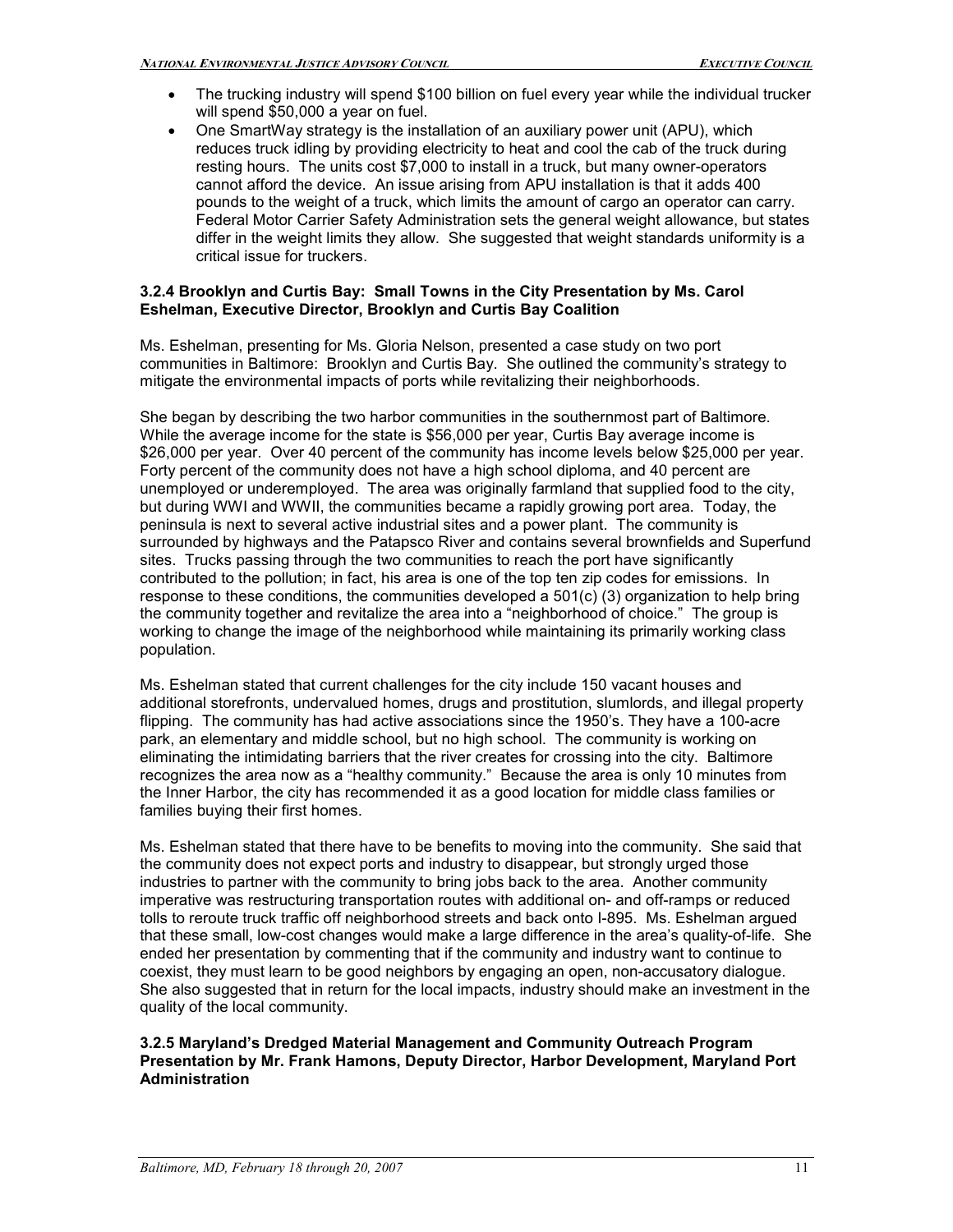Dredging is an important industry in the state and plays a critical role in maintaining other industries around the ports. He noted that over 42,000 Maryland jobs are port-generated, and another 86,000 jobs are linked to port activities. Under the Maryland Port Administration (MPA), the Maryland Dredging Material Management Plan (DMMP) began with an executive committee under the governor and was put into law in 2003.

MPA organized a Harbor Team of community stakeholders, including community members, business, government, and activist representatives from potentially impacted areas around the Baltimore Harbor, to participate in deciding on options regarding dredged material for the next 20 years. The Harbor Team represents a change in approach to interacting with communities, which encourages community members to invest in the process. State and Federal agencies support the program and provide any information requested by the team. The first collaboration occurred in March 2003 and provided recommendations by October 2003. The Harbor Team continues to meet to provide advice to MPA on development options. Meetings are led by a neutral facilitator who then serves as the community's voice to MPA. However, team members decide the meeting agendas, speakers, presentations, and any information flow.

Mr. Hamons discussed some of the Harbor Team recommendations, particularly the studies completed on Sparrows Point, where the community initially outlawed dredging within 5 miles of the community. He commented that the way in which the community was included made a huge difference in the process. After their participation in the Harbor Team, the community actually recommended making an exception to the law for a dredging site within five miles of their own location.

He also discussed a project which involved the participation of the Brooklyn and Curtis Bay communities. The community wanted access to the waterfront, and as a result, MPA moved between 8,000 and 9,000 tons of debris from along the shoreline. The community will also have a clean shoreline, trails, habitat enhancement, a bird sanctuary, and an education center, based on community requests made during project development. A request for proposals is currently out to develop a green building for the education center. Mr. Hamons presented a wetlands enhancement map of Masonville Cove that showed environmental restoration. The 130 acres of dredge replacement will address channel needs for many years. This project has included two public hearings with no opposition having been raised to the dredging. MPA made a commitment to implement community enhancement simultaneously with the dredging project. Mr. Hamons said that the project should finish in two years.

Concluding his presentation, Mr. Hamons noted that the port of Baltimore channels must be dredged annually to remain competitive. But to remain successful, MPA must have stakeholder involvement that is comprehensive and open throughout development and operation.

The following highlights the discussion held after the panel presentations:

- Ms. King asked for clarification on the purpose of dredging and for examples of innovative uses of dredging material. Mr. Hamons responded that dredging maintains channel dimensions that are diminished by natural sedimentation processes. New container ships are so big that they need a 50 foot channel and 47 feet of depth. Because sediment from the shoreline will settle in the deepest water and ground a ship, channel maintenance is necessary to stop the shoaling. Previously, dredged material was dropped into deep, un-trafficked bay areas. Now, it can be used to rebuild islands and other wetlands habitat. Mr. Hamons commented that the Masonville project, decided on by local citizens, has multiple beneficial results because it is capping and containing an old shipyard. However, some landlords are holding on to properties in hopes of making a large profit once the waterfront communities are revitalized.
- Mr. William Harper, Vice President of Strategic Sourcing and Operations Support, Pacific Gas and Electric (PG&E) asked about the availability of ULSD. Mr. Ferro responded that it is plentiful, but the challenge resides in the updating of the entire national fleet in time for the 2010 deadline. By 2010, she noted that off-road vehicles and marine vehicles must also use ULSD.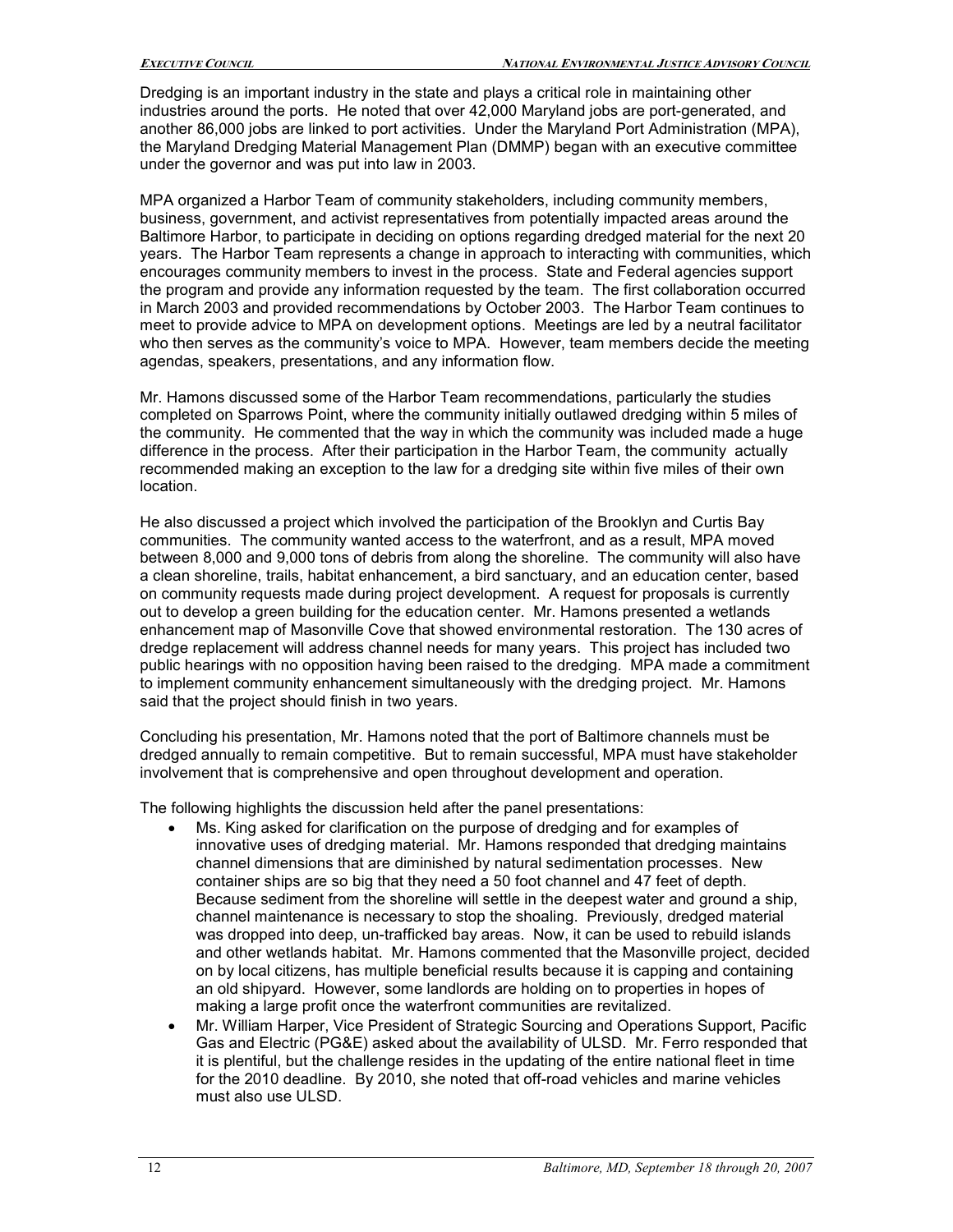- Mr. Wilson raised a question about the structural and safety impacts as trucks pass through neighborhoods. While there is no quantifiable data, Ms. Ferro noted that some houses do show stress cracks and because of restrictions on main thoroughfares, trucks now detour through neighborhoods. She commented that as long as traffic exists in the corridor and the demand for trucked goods remains high, truckers will find shortcuts. She argued that infrastructure enhancements are critical to keeping trucks off neighborhood streets. Due to the high pollution from trucks, property values have decreased and landlords have disinvested in their properties and allow anyone to rent on a month-month basis without background checks. The community would like to see them take a greater interest in their properties.
- Ms. Yeampierre discussed concerns about gentrification and asked how to make community housing available for lower income families who need month-month rentals to survive. Ms. Eshelman replied that the community strives not to push people out, but they do encourage economic diversity as a way of pulling in more business to the area. She noted that the primary rental concern was property upkeep. The area does have a federal housing project, but it also has a 30 percent vacancy rate.
- Responding to concerns about building the community capacity to participate in decisionmaking processes and effectively preparing citizens, Ms. Eshelman commented that as her community developed a strategic neighborhood action plan, they held town meetings, including five sub-group meetings, in which experts came to work with participants. The results of these projects were then reported back at town meetings. Although they sent out 5,000 meeting notices, only 100 people were actively involved in the planning. Although experts often only spoke with community leaders, this process made a huge difference.
- Mr. Hamons, responding to the Council's question, explained that MPA decided to engage the public because of experience with previous projects. The first island that MPA restored took over 14 years to complete and costs rose from \$11 million to \$58 million because of public opposition. As a result, MPA created the Harbor Team in order for them to create their own mission. As group tensions were eliminated, MPA projects now how a 5-year turnaround on a project.
- The Council raised questions regarding the increasing size of shipping vessels and the specific environmental management issues and costs that result from dredging for these ships. Mr. Hamons replied that the larger ships earn better returns per ton mile. He also noted that the larger ships are cleaner and have more restrictions. Increased dredging needs require environmentally-safe methods for disposing of the material. The new managing methods do cost more, but there is a return on the expense. MPA is creating 570 acres of wetlands. It is difficult, however, to put a dollar value on this new habitat. He did note that larger ships are more fuel efficient and that fewer ships will decrease emissions.

Mr. Moore closed with a summary by emphasizing the need for additional enforcement activities in communities of color. Regarding issues of displacement, he pointed out the value of recognizing the complexity of encouraging community diversity and accessible to all income levels and demographic groups.

### **4.0 Goods Movement Work Group Updates and Action Plan**

Mr. Shankar Prasad, Deputy Secretary for Science and Environmental Justice, California Environmental Protection Agency, provided an update on the recent progress made by the Goods Movement Work Group (Work Group). He noted that the Work Group consists of 12 representatives from various stakeholder groups. Since its creation, the Work Group has met for the first face-to-face meeting at the end of July and conducted seven conference calls.

One of the Working Group's current challenges is securing representation from the ports and railroad sectors. He added that OEJ and the Work Group members are working to identify representatives from the two missing stakeholder groups. He encouraged suggestions from NEJAC members.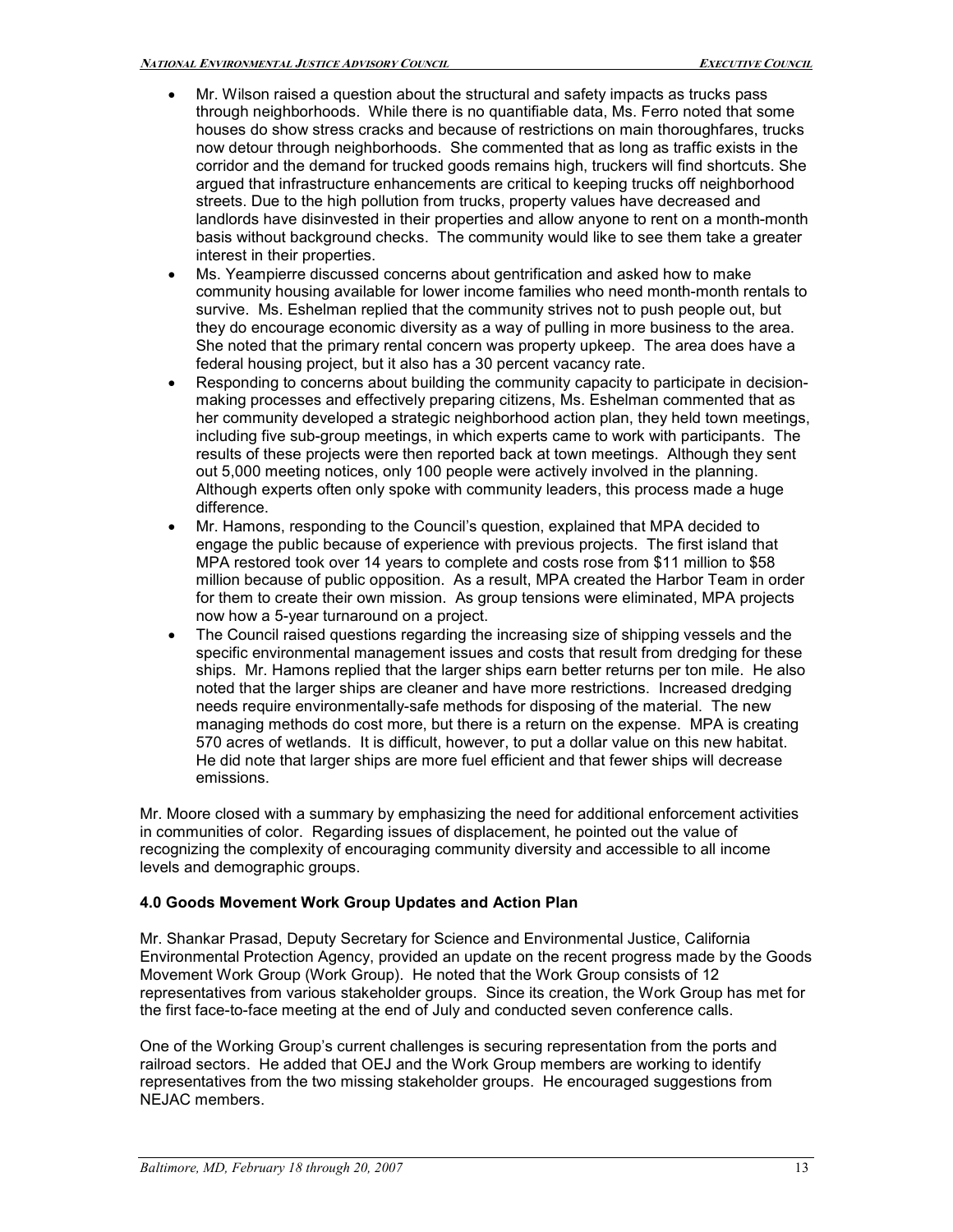Mr. Prasad referenced the draft Table of Contents in the NEJAC binder. He noted that it represented the Work Group's understanding of key topics within the goods movement issue. He requested that Council members provide input on the selected topic areas as well as the report's direction. He acknowledged that the Table of Contents is missing a section on enforcement and compliance.

The following highlights the Council's discussion regarding the direction and progress of the Goods Movement Work Group:

- Responding to a question about the level of health data that will be included in the community profiles, Ms. Robinson confirmed that the community profiles will contain available health data and that some communities will have more in-depth data and information.
- Ms. Sue Briggum, Vice President of Federal Public Affairs, Waste Management, Inc., added that this health impacts data should be incorporated into the Work Group report noting that the data may have a profound affect on the allocation of resources.
- Mr. Prasad explained that California has calculated the magnitude of impact of goods movement. EPA has not attempted this task; however, he suggested using the California data as an example of magnitude of impacts. The Council agreed to use California as an example with an explicit explanation about the data and its meaning.
- Responding to concern of the lack of participation by representatives of the ports and rail sectors, Ms. Victoria Robinson, NEJAC Program Manager, EPA OEJ, noted that several members of the Council have suggested alternatives. She hoped to have a representative from each sector involved in the Work Group within the month. She encouraged the Council to suggest additional names. Mr. Moore encouraged more grassroots participation in the project, as well as a larger tribal presence. Ms. Robinson noted that the Work Group was exploring the possibility of reaching out to non-Work Group members on an as-needed basis.
- Ms. Wilkins suggested that a representative from a metropolitan planning organization be included in the Work Group. Ms. Robinson noted that Mr. Dunbar Brooks from the Baltimore Metropolitan Council has joined the Work Group.
- Mr. Prasad requested comments on the circulated recommendations. Ms. Wilkins commented on getting participation from DOT, or a metropolitan planning council. Victoria replied that they were engaging people from those groups.
- Clarifying how to address goods movement corridors since they are not stationary sources, Mr. Prasad noted that there is a debate of whether labeling these sources as stationary is legally feasible under the Clean Air Act. The Work Group wanted all recommendations written within existing statutes. Mr. Terry Goff, Director, Public Policy and Regulatory Affairs – Power Systems, Caterpillar, Inc., elaborated that the law is written around one source and one owner, but there may be legal challenges to make goods movement sites stationary sources. If you can actually gauge the impact in a relatively confined area, you have to parse out sources, but the goal is to get an improved emissions profile.

Recommendations for the Work Group report included:

- Add a communication strategy to ensure that EPA's senior management understands the recommendations.
- The current emphasis of health research is on existing ports, rather than new port development; therefore, it is not needed in the background section.
- Include noise and safety impacts, emergency planning, and national security concerns in the report.
- Examine all sources of particulate matter, particularly from diesel engines, tires, and road gravel.
- Include the human aspect of these impacts in order for the report content to be purposeful and relate back to the people. A suggestion was made to provide the story behind the impacts.
- Integrate the community involvement section with the collaborative government section.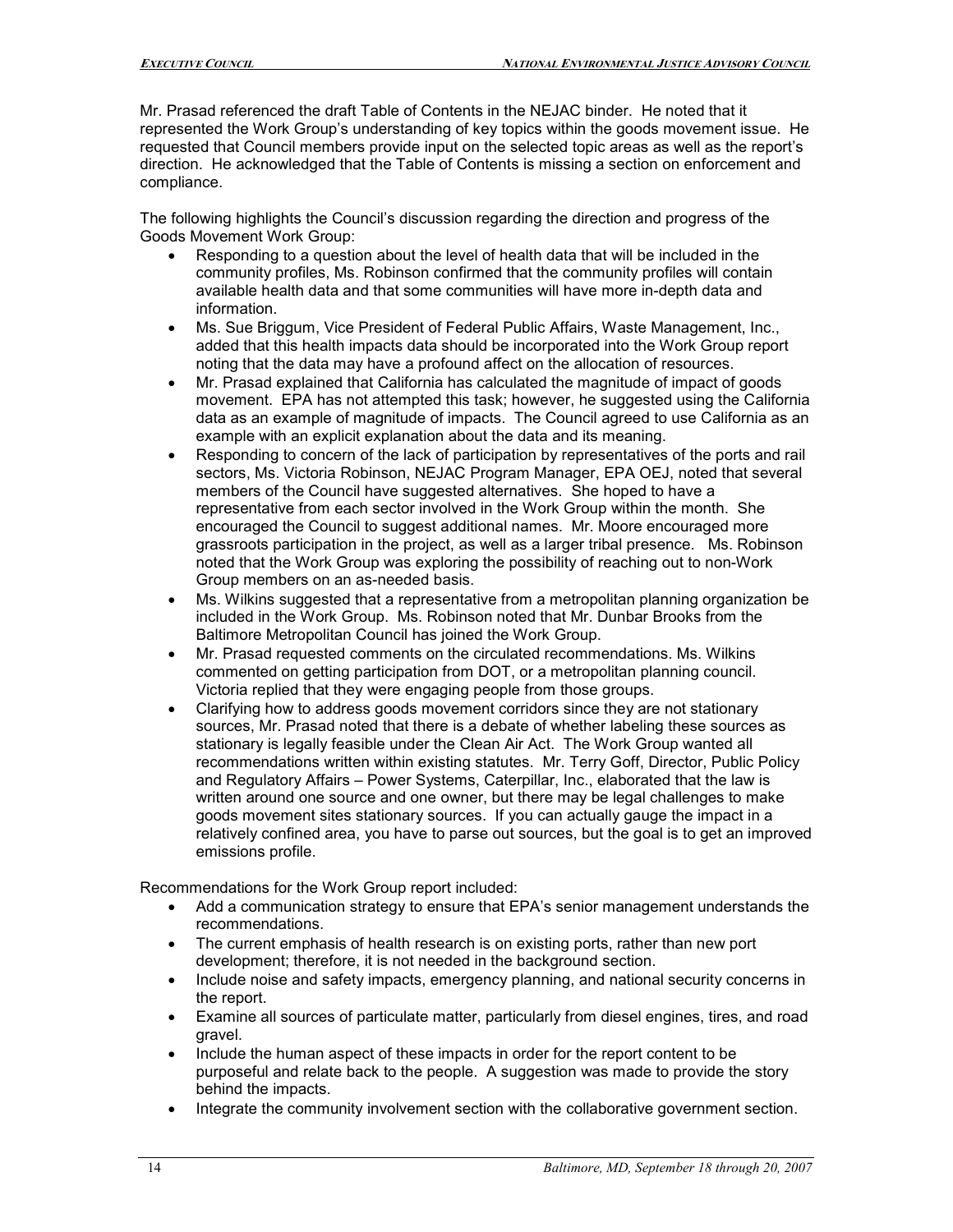- Investigate other health-related impacts, such as socioeconomic impacts, educational impacts, insurance rates, and cost analysis, including the costs a city or government may incur due to not mitigating environmental impacts (e.g., missed school and work days and insurance rates).
- Incorporate the term environmental justice into the topic areas under the Advice and Recommendations portion of the report.

#### **4.1 Collaborative Governance and Collaborative Problemsolving Presentation, Mr. Langdon Marsh, Fellow, National Policy Consensus Center**

Mr. Marsh reviewed the current framework for the Collaborative Governance and Collaborative Problem-solving principle of the report. Highlights from his presentation include:

- Collaborative governance is important for effective, on the ground implementation, especially when large amounts of resources are needed from various sources.
- There are three levels of implementation: national, regional, and community.
- At the national level, the recommendations address national rules. At the regional level, the recommendations look at state and multi-state policies. Community level recommendations address land use and infrastructure issues.

A short discussion followed the presentation. Below are the highlights from that discussion:

- Ensure that tribal governments are included in the collaborative governance approach at all levels of implementation;
- Include businesses and industry at all levels of implementation;
- Ensure that collaboration efforts involve the community; and
- Include capacity building as an element of this principle.

#### **4.2 Resources and Financing Presentation, Mr. Greg Melanson, Senior Vice President, Bank of America**

Mr. Melanson discussed the framework and recommendations drafted around the principle of resources and financing. Based on previous conversations, Mr. Melanson commented on the need to explore how to internalize the true cost of goods movement; and the need to incorporate more environmental justice concerns into this principle.

A short discussion followed the presentation. Below are the highlights from that discussion:

- Mr. Prasad commented that emissions reduction will add costs to a project and therefore affect the overall cost-benefit projections of a project.
- Responding to a question about financing for smaller, low-income facilities, Mr. Melanson explained that he is investigating the possibility of expanding SmartWay work to address this concern, especially among independent truck owners.
- Ms. Briggum noted that the Carl Moyer Program in California has successfully leveraged funds to reduce emissions among larger fleets.

#### **4.3 Goods Movement: Addressing Environmental Justice Concerns Presentation, Mr. Shankar Prasad, Deputy Secretary for Science and Environmental Justice, California Environmental Protection Agency**

Mr. Prasad presented on the approach used by California in 2005 to determine the statewide health impacts of goods movement. He noted that this is only one example of an existing methodology that EPA can employ to assess goods movement impacts on health. The report used 2005 values as baseline numbers. Evaluation was completed for the Ports of L.A. and Long Beach, which are the fourth largest ports in the world and largest in the nation.

Key points from his presentation include:

- A holistic approach should be taken to address goods movement issues.
- Referencing a map of diesel particulate matter concentrations, he noted that the cancer risk for people living within the most burdened communities surrounding these two ports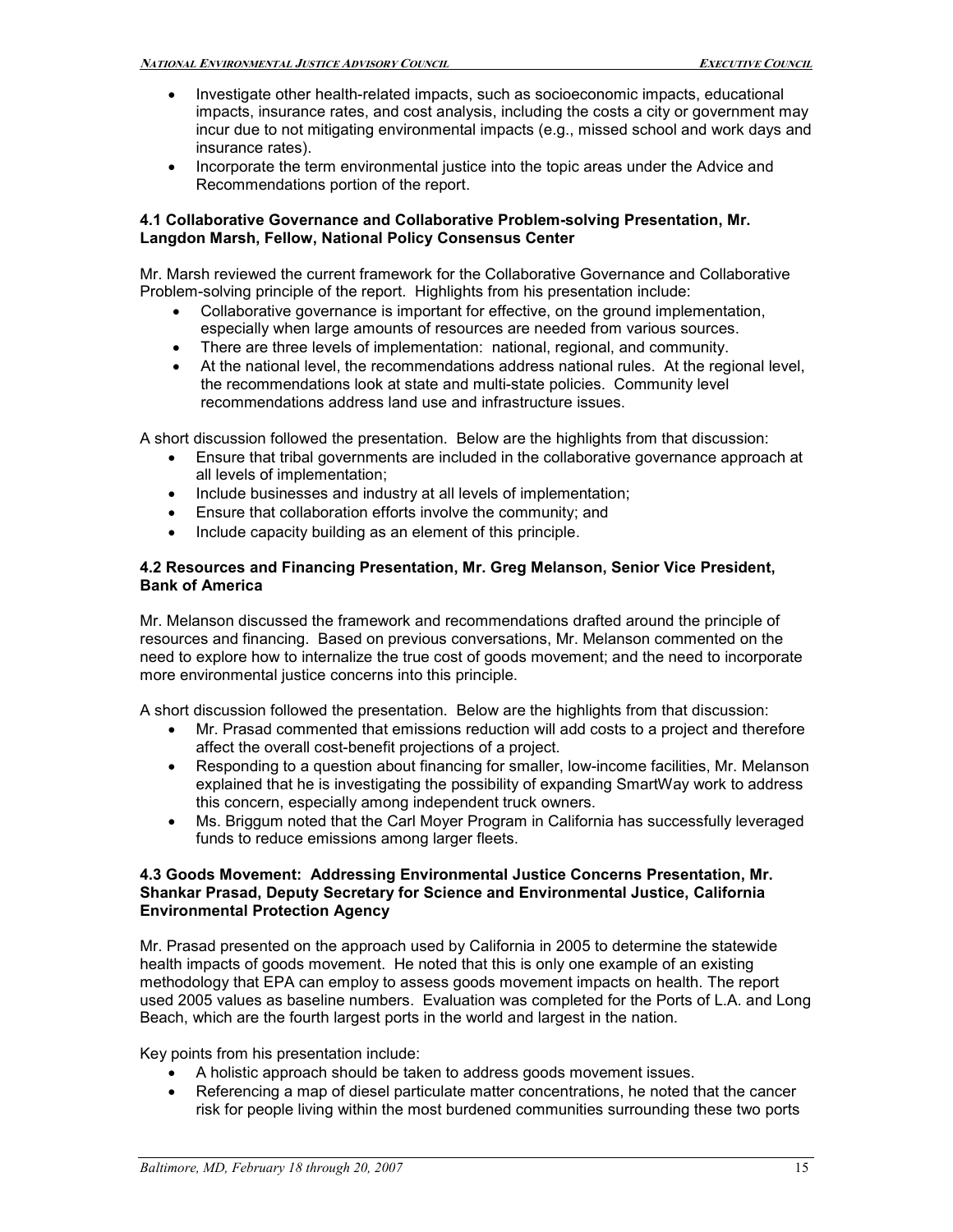is 500 in a million as compared with 25 in a million for all of Los Angeles. He added that the population of the most burdened communities is 33,000 people.

• Mr. Prasad raised the question of how to allocate funding to decrease those risks. He asked whether funds should be spent to provide incentives to bring about future regional change, or should the funds focus on helping those who are most exposed to the risk. He noted that the Work Group will have to address these questions as they develop their recommendations.

Following the presentation, the Council provides comments and suggestions. The following highlights that discussion.

- Mr. Moore referenced the NEJAC charge to the Work Group. He reminded the Council of the four focus areas of the charge, including the most significant environmental health concerns from air quality; how information resources can be better utilized in population centers that bear maximum impacts; how to meaningfully involve the community at all levels of the decision-making process; and the strategies stakeholders can pursue to stimulate change.
- Mr. Wilson asked whether national health data exists to answer the questions being asked in the charge or if that is a task that NEJAC could fulfill. Mr. Prasad responded that this was an example of a potential model, but it could provide a useful way forward. The data does not currently exist nationwide.
- Ms. Donele Wilkins, Executive Director, Detroiters Working for Environmental Justice, emphasized the need for NEJAC to leverage relationships with other Federal agencies, particularly DOT. She added that NEJAC could play a role in encouraging manufacturers to produce more efficient goods movement vehicles.
- Ms. Samantha Beers, EPA Region 3, reiterated the importance of having adequate and up-to-date health information. She stated that efforts are underway to gather the most up-to-date available health data from state agencies.

# **5.0 Dialogue with Senior EPA Official Mr. Granta Nakayama, Assistant Administrator, EPA Office of Enforcement and Compliance Assurance (OECA)** Exhibit 3

Mr. Nakayama, noted that several bills (see<br>text box), hearings, and other discussions<br>related to environmental justice are currently related to environmental justice are currently<br>taking place on Capitol Hill, which he viewed<br>see an opportunity to make progress in this<br> $\begin{array}{r} \bullet \quad \text{H.R.1103:}\end{array}$  Environmental Justice Act of 2007 as an opportunity to make progress in this • S. 642: Environmental Justice Act of <sup>2007</sup> area. He thanked members of the Council for their work and reiterated EPA's **•** H.R. 1602: Hurricanes Katrina and Rita commitment to addressing environmental **Format** Environmental Justice Act of 2007 commitment to addressing environmental<br>injustice, noting that the Agency's activities related to the environmental justice program reviews and the development and roll-out of

- 
- 
- 
- 
- H.R. 3014: Health Equity and Accountability Act of 2007

EJSEAT. Mr. Nakayama added that the dialogue around environmental justice was changing and expanding, providing opportunities for communities, industry, and government entities to collaboratively address long-term issues that improve the health of the community. Because this issue transcends multiple government levels and does not have simple solutions, there is a need to work with state and local governments to raise awareness.

Mr. Nakayama stressed the importance of open and continuous communication, encouraging NEJAC members to provide feedback and recommendations to help guide EPA. He emphasized the need for continued involvement from senior EPA officials, particularly ESC, and that NEJAC has the opportunity to provide pro-active advice and comments to EPA on key environmental justice issues, such as the Agency's environmental justice integration efforts.

NEJAC members provided the following responses to Mr. Nakayama's comments:

Re-establish the Native American subcommittee to address the unique environmental challenges of tribes.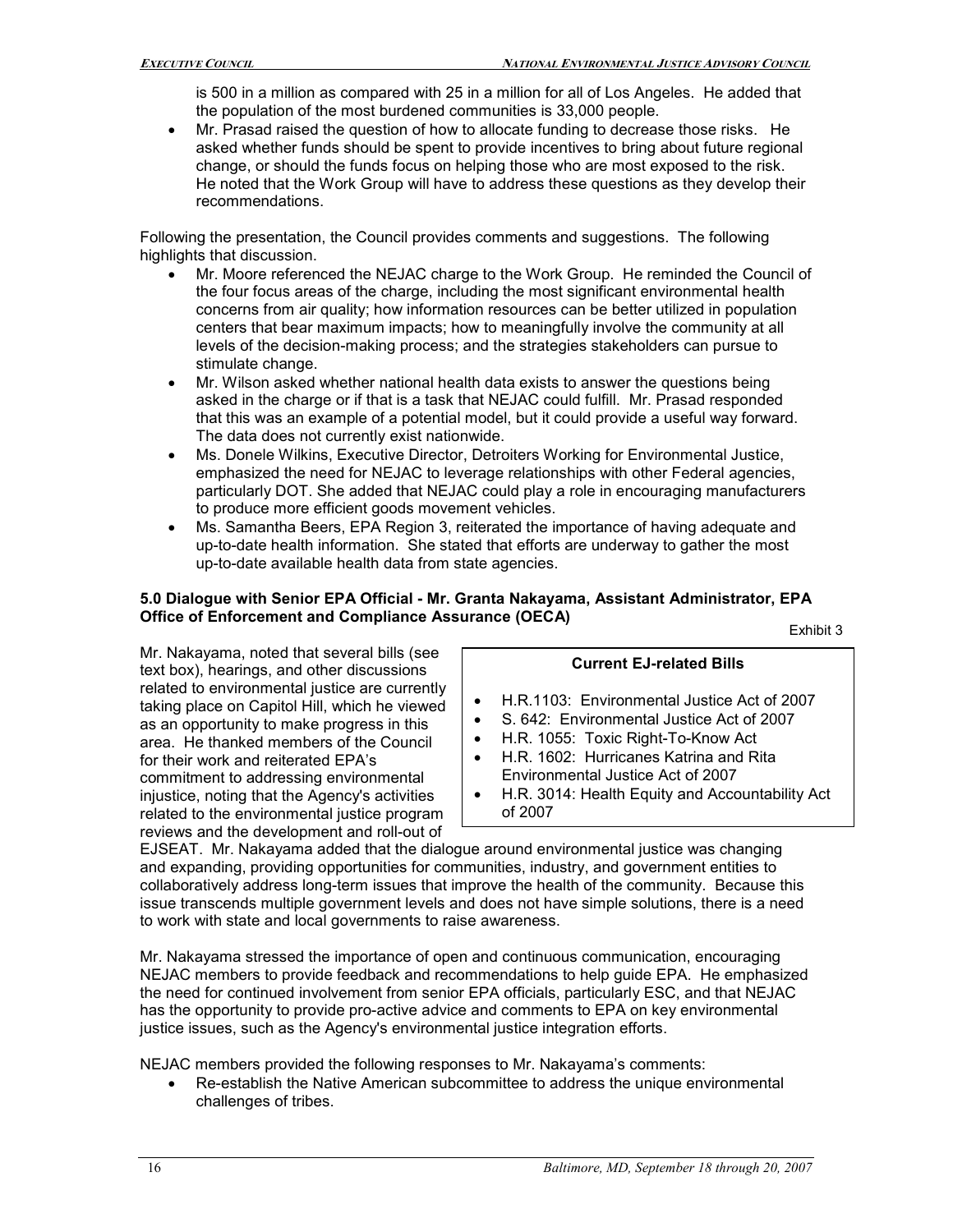- Encourage collaboration with other Federal agencies to mitigate environmental justice problems that cannot be solved solely by EPA.
- Follow EPA Office of Water's development of a program assessment strategy that looks at short-term and long-term impacts of climate change along the coast.
- Research ways to partner with universities and community-based organizations to reduce resource demand on EPA.
- Develop innovative ways to fund grassroots organizations to build capacity.
- Include a NEJAC member from Alaska due to its unique environmental justice issues.
- Engage states in actively addressing environmental justice issues.
- Develop innovative ways to fund grassroots organizations to build capacity.
- Include a NEJAC member from Alaska due to its unique environmental justice issues.
- Engage states in actively addressing environmental justice issues.

#### **6.0 Overview of EPA Environmental Justice Integration Efforts**

In the interest of time, Mr. Lee did not present on the overview; rather, he referred participants to the fact sheet on environmental justice integration in their binders.

#### **6.1 Discussion and Presentation on EJSEAT Tool, Ms. Tinka Hyde, EPA Region 5 and Andrew Schulman, EPA Office of Compliance**

The following highlights the key points from the presentation:

- The idea for EJSEAT originated about four years ago in an effort to promote national consistency in the implementation of the environmental justice program. Additionally, the tool strives to quantify and report measurable results for environmental justice activities. For example, with this tool, OECA will be able to accurately count the number of underground storage tank inspections performed in potential environmental justice areas nationwide. It should be noted that the tool does not answer the question of how many people are affected.
- There are a total of 18 indicators, which are grouped into four indicator categories social demographics, environmental, compliance, and health. Example data sources for these indicators include Federally-recognized or managed data courses, Census data, and public health and environmental data that can be used to help identify disproportionate impacts. EJSEAT uses a methodology to rank these factors and assign a composite score. The scoring methodology is applied on a state-by-state basis rather than nationally to account for political and economical variations between the states (see the presentation for a more detailed description of the ranking and scoring methodology).
- OECA will begin using this tool in Fiscal Year 2008 following a pilot test.

Highlights of the discussion with the Council following the EJSEAT presentation included:

- A suggestion was made that the tool be piloted outside of OECA, particularly to state agencies. Ms. Hyde noted that the states are not required to use EJSEAT; rather the tool is designed to help OECA integrate environmental justice into its daily activities, such as prioritizing inspections and reporting environmental benefits. In response to an inquiry about the public availability of EJSEAT, Ms. Hyde responded that the public will not have access to the tool during the pilot phase.
- In response to a suggestion that EJSEAT be reviewed by both internal and external groups, especially health professionals and academics, Ms. Hyde commented that internal and external reviews have been completed. The external review panel consisted of numerous health experts. In the future, OECA will consider including methodology experts in subsequent reviews. Additionally, while field testing has not been conducted, EPA regional offices are completing a comparative analysis of the tool.
- With respect to Census data, it was noted that many tribes do not participate in the Census and therefore, the impacts of these populations may be overlooked. Ms. Hyde encouraged the use of this tool in conjunction with other information sources, which better capture impacts on tribal populations.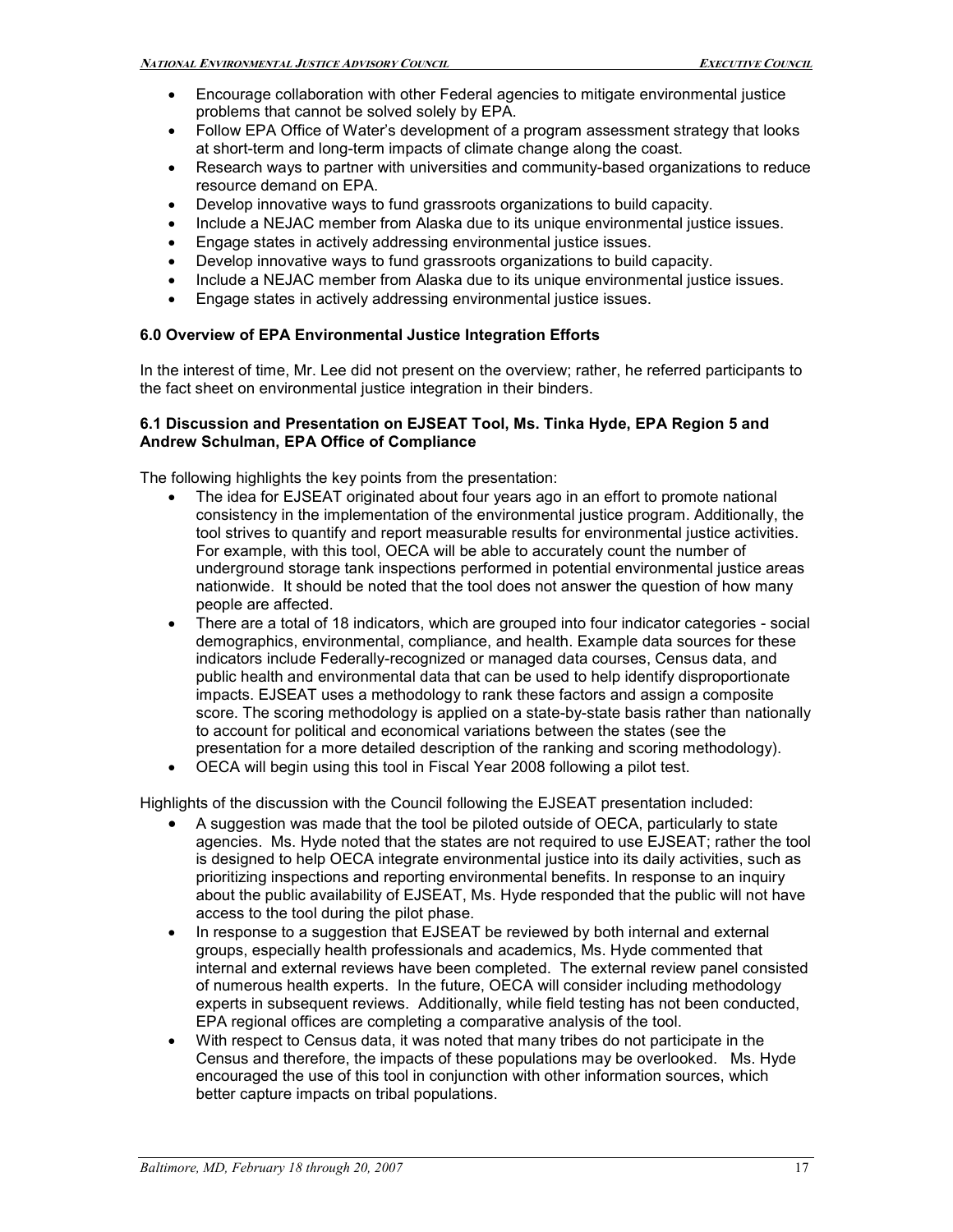- In response to a suggestion that the tool be revised to ensure that small highly-impacted communities are not overlooked, Ms. Hyde noted that the tool contains an indicator for linguistically isolated households.
- Responding to a member's question, Ms. Hyde noted that a modest change in a particular indicator would not dramatically alter a tract's score. She added that a significant change in several of the indicator categories is needed to alter the composite score.
- The council suggested that OECA ensure that collected data is reliable; and that OECA consider sharing the EJSEAT scoring methodology with NEJAC. Further, the Council stressed the importance of context and recognizing limitations of EJSEAT.

#### **6.2 Introduction to Program Evaluation and EPA's Environmental Justice Program Reviews**

In her presentation, *Introduction to Program Evaluation*, Ms. Yvonne Watson, EPA Office of Policy, Economics, and Innovation Watson provided a detailed overview of EPA's program evaluation process, including definitions of key terms, types of evaluations and tools, and key steps in an evaluation. Highlights from her presentation include:

- Performance management ensures that goals are effectively met through the use of logic models, performance measurement and program evaluation. The logic model identifies resources, activities, customers and outcomes; performance measurement describes the level of achievement; and program evaluation explains the results.
- Measurement and evaluation are different in that measurement provides an early warning to management by providing ongoing monitoring and reporting accomplishments, but evaluation provides a longer term review of effectiveness by examining a broader range of information to explain why the results have occurred. Performance measurement data provides the data for program evaluation.
- Conducting an evaluation increases accountability in answering questions of performance which feed into a learning and program improvement cycle that deals with questions regarding understanding program outcomes. Evaluations can apply to programs or a set of planned activities directed toward bringing about changes, projects, initiatives, processes or systems as in evaluating the steps in awarding grants to communities, products such as guidance documents or services such as outreach and educational programs.
- Evaluation provides the basis of good program management in that it identifies that goals and objectives are being met, helps prioritize resources for the greatest environmental benefit, discovers what works and what it not successful and uncovers areas for program improvement.
- Accountability resources include the Government Performance and Results Act of 1993 and the Environmental Results Order 5700.7.
- Evaluators can be internal and they can use information, history, and experience to reflect the needs of the organization; or evaluators can be external with an impartial, fresh perspective and look at the big picture and ask question relevant to external groups. The types of evaluation can be formative and diagnostic with the purpose of improving the program for the program manager and staff; or the evaluation can have a summative purpose based on decision-making judgments in the interest of potential consumers or funding entities.
- The steps in designing an evaluation are: 1. Select a program to evaluate; 2. Identify the evaluation team; 3. Describe the Program; 4. Develop Questions; 5. Identify Data; 6. Select Data Collection Methods; 7. Select Evaluation Design; 8. Develop Evaluation Plan.
- In making the decision on whether or not to evaluate, one must assess the following factors: the size of the program, the number of people the program serves, the level of consensus among the stakeholders on goals and objectives, the level of commitment for change of the staff and managers, the availability of time and money for the evaluation process, the availability of relevant information and its dependability and the legal requirements.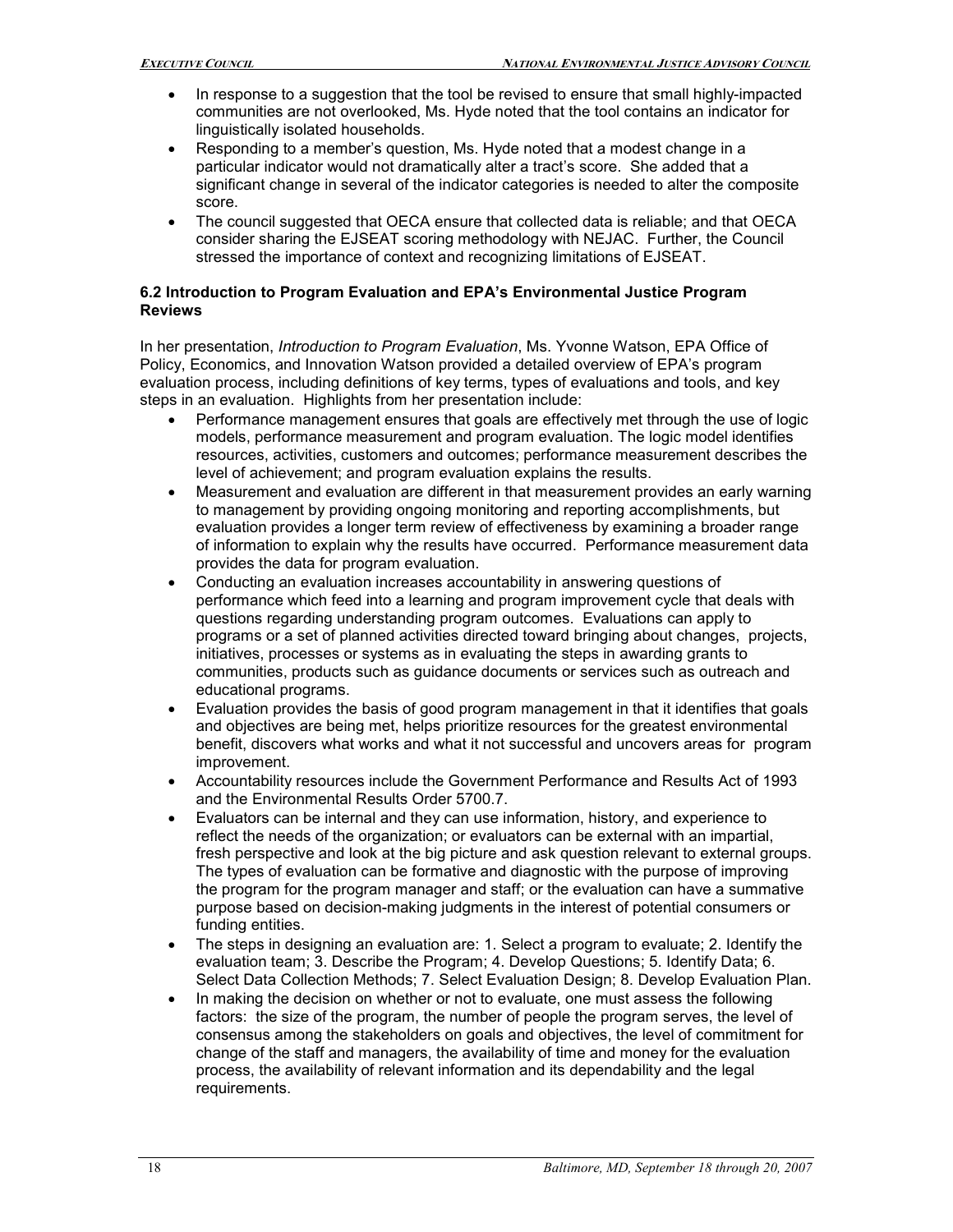- The logic model examines how the program works by describing the resources or inputs, the activities, and the outputs and progress to describe the outcomes or results from the program by reviewing the short-term, intermediate, and long-term results.
- The types of evaluations are: the design evaluation examines if a program is feasible and can achieve the intended goal; the process evaluation examines the management of the program to find out if it is delivering results to the targeted recipients; the outcome evaluation examines the program outcomes in reference to context and unintended outcomes; the net impact evaluation compares the effectiveness of various program approaches in delivering the desired results; and the cost evaluation examines if the program is cost efficient and cost effective.

Ms. Margaret Schneider, Senior Advisor to the Assistant Administrator, EPA OECA, provided an overview of EPA's Environmental Justice Program Reviews. She stated that, in response to the Inspector General (IG), EPA has developed environmental justice review protocols in four key areas, including standard setting and rule-making, permitting, enforcement and compliance, and remediation and cleanup. The protocols consist of a series of questions that assess current environmental justice integration and identify future opportunities. The next steps for the protocols are to have the programs link activities with performance measures and develop methods to assess progress. EPA requests NEJAC's input on incorporating the results of program evaluations into EPA's programs.

The following are highlights of the discussion that followed the presentations.

- Include additional function areas such as building partnerships and capacity to the four current function areas;
- Build flexibility into the protocol structure while maintaining a consistent framework for basis of comparison across the Regions;
- Ensure that lessons learned are incorporated into the reviews;
- Ensure that the scope of the evaluations account for short and long-term goals; and
- Pilot the protocols to ensure that the questions solicit the appropriate responses.

#### **6.3 Panel: Perspective from EPA Environmental Justice Executive Steering Committee Members**

Members of NEJAC heard presentations regarding EPA's Environmental Justice Integration efforts from a panel of senior EPA officials including:

- Ms. Lynn Buhl, DAA, EPA OECA
- Ms. Laura Yoshii, DRA, EPA Region 9
- Mr. Jim Jones, Principal DAA, EPA Office of Prevention, Pesticides and Toxic Substances (OPPTS)
- Mr. Ira Leighton, DRA, EPA Region 1
- Mr. Mike Shapiro, DAA, EPA Office of Water
- Mr. Larry Starfield, DRA, EPA Region 6

Ms. Buhl noted that each presenter had roughly 30 years of experience, so combined they had considerable knowledge to share. She said that the environmental justice reviews are a significant endeavor, but asserted that they would provide significant insight for the group.

Ms. Yoshii provided an overview of Region 9's Environmental Justice integration efforts at the operational level. Key points of the presentation included:

- Region 9 faces some of the worst air quality challenges. In addition, the region must tackle issues that arise from having three of the fastest growing states (California, Arizona, and Nevada), 146 Federally recognized tribes, and a shared border with Mexico.
- Region 9 created a core team from its various internal groups. The team serves as a point of contact to help communities navigate divisions of EPA. In addition, Region 9 has a key media contact and it works to engage its senior management leadership.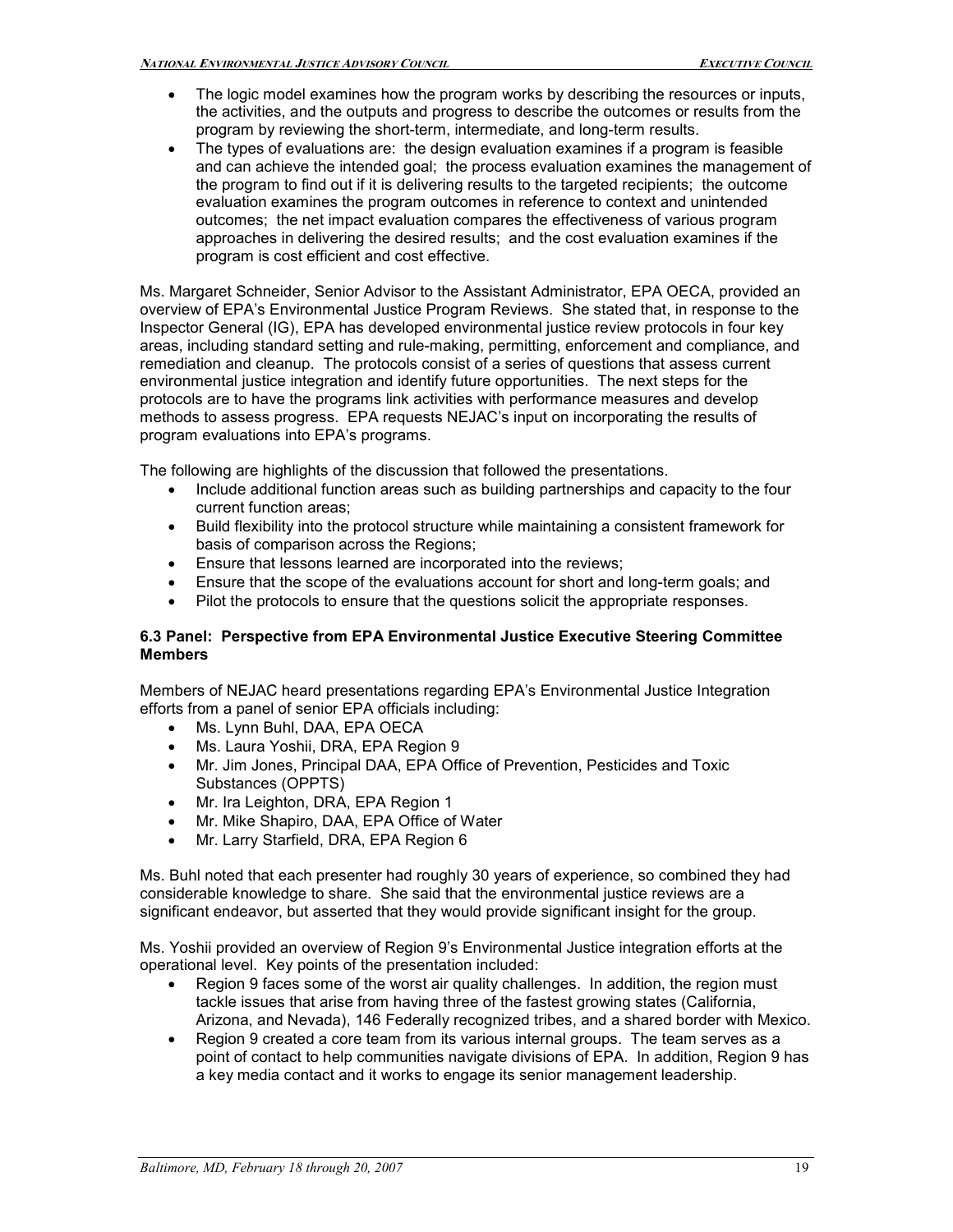- Region 9 has provided environmental justice training to all staff. It also utilized its diverse workforce to collaborate with community groups and bring in new resources. Current priorities focus on tribes, the Pacific Islands, the U.S.-Mexico border, ports, and the Community Action for a Renewed Environment (CARE) program.
- Lessons learned by Region 9 include: using team approaches to tap into different areas of expertise, focusing on community-defined, results-oriented approaches and building capacity so communities will be able to solve their future problems.

Mr. Jones reviewed Environmental Justice integration efforts within OPPTS. Key points of the presentation included:

- OPPTS ensures that new industrial chemicals and pesticides are safe; it reviews old chemicals to make sure they continue to adhere to current standards; and it manages the Agency's primary pollution prevention program. OPPTS is a Headquarters-based organization which strives for conformity across the nation.
- OPPTS is involved in two key grant programs that address environmental justice issues the CARE Program and the Environmental Justice Grant Program for Lead. The CARE Program deals with cross-office and cross-region issues such as air, water, and waste, so it rotates through Agency offices and regions. Currently, 51 cities from all Regions are involved in CARE, which is in its third year. However, EPA would like to increase that number. The Environmental Justice Grant Program for Lead focuses on communities with disproportionate exposure to lead. The Program is currently working on legislation regarding managing renovation activities in homes to minimize exposure to lead paint.
- OPPTS has also incorporated environmental justice concepts into its chemical risk assessments. It is placing more focus on communities with highend exposure, collecting more diet data for pesticide risk assessments about foods consumed by subgroup populations, and raising OPPTS's awareness of its potential impact on citizens.
- Additionally, OPPTS is tasked with completing the environmental justice review protocols for the Lead Program. It stresses the need for both a top-down and a bottom-up approach to lead issues. In addition, OPPTS strives to consider environmental justice issues in its regulation, permitting, and remediation enforcement procedures.

Mr. Leighton provided an overview of Region 1's environmental justice integration efforts. Key points of the presentation included:

- Internally, Region 1 developed six strategies to involve its staff in environmental justice issues:
	- o It aligned regional and national priorities.
	- o It communicated opportunities and expectations to staff and managers.
	- $\circ$  It assigned accountability to an appropriate level of management--the Deputy Office Directors. The Deputy Office Directors developed the environmental justice compendium which translated the Region's objectives to actual communities.
	- $\circ$  It provided training to its staff. Every new employee and all older employees receive 1.5 days of environmental justice training, which now includes half a day in the field meeting with community members.
	- $\circ$  It provided its staff with census-block level desktop tools that identify areas with potentially disparate impacts in order to facilitate employee engagement. o It tracked and communicated its results.
- Externally, Region 1 developed and funded an urban program which engages citizens at a community level. The program attempts to build models of engagement that can be exported to other communities. Region 1 also developed the Healthy Communities Grant Program, which provides funding for communities that face multiple environmental justice-related issues.
- Region 1 is working to centralize resource information and gather environmental data for communities. It believes one of EPA's roles is to help communities obtain data so an undefined problem can become measurable and solvable. For example, the Boston office created a map of Boston that overlays housing information, street information, and blood lead levels to target specific streets with lead problems. In addition, there is a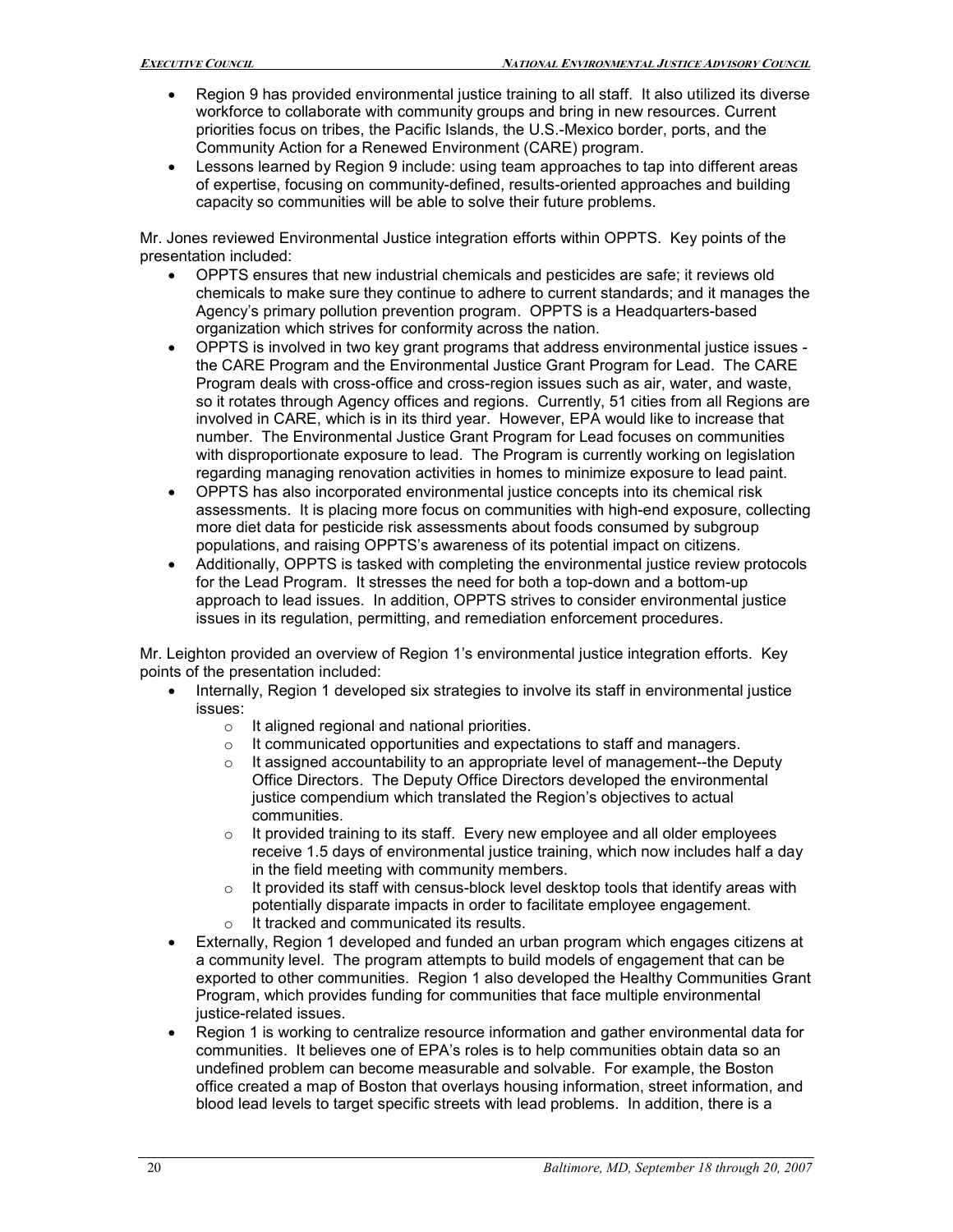volunteer monitoring program that loans equipment to communities so they may perform their own sampling.

• Future goals for Region 1 include developing a speaker series, leveraging discretionary funding, strengthening relationships with state agencies, and replicating its urban program in other communities.

Mr. Shapiro discussed the Office of Water's environmental justice integration efforts. Key points of the presentation included:

- The Office of Water put considerable effort into developing strategic measures and objectives that would be carried out as Agency priorities. Two of its main priorities are to ensure that fish and shellfish are safe to eat and that water is safe to drink.
- The Office of Water used to focus on tracking compliance with drinking water standards. However, when it realized that large portions of the population (e.g., Native Americans, others) do not have access to public water supplies, the Office of Water built in a component that tracks access to water resources.
- The Office of Water has implemented many of NEJAC's recommendations on fish consumption, including developing fish mercury level notices in multiple languages. It has also focused on issues such as lead in drinking water in schools and a Drinking Water Fund for disadvantaged communities. In addition, the Office of Water will conduct a pilot study on arsenic levels in drinking water as part of its Environmental Justice Program Review.
- Environmental justice issues need to become embedded into the Office of Water's national program in order to be successful. In addition, direct personal experience on the ground is critical. For example, Office of Water's headquarters is still dealing with issues in Washington, D.C., including the quality of water in the Anacostia River, and it encourages engagement from its staff.

Mr. Starfield reviewed the environmental justice integration efforts of Region 6. Key points of the presentation included:

- Region 6's accomplishments include: integrating environmental justice into the Emergency Response structure after Hurricanes Katrina and Rita, building capacity among tribal and community-based organizations, linking resources with the CARE program, performing a holistic analysis for the Ponca tribe and increasing permit writers, inspectors, and a rule writers' focus on environmental justice issues.
- In conjunction with Region 9, Region 6 is conducting a pilot study on lead exposure. The study identifies high impact areas, existing EPA programs in those areas, and community partners and best practices to further assist the affected communities within those areas.
- To make Environmental Justice integration successful, Region 6 stressed that EPA needs to make a cultural change and take responsibility for environmental justice issues. In addition, communities need an active role, and where solutions are beyond EPA jurisdiction, EPA should partner with agencies, universities, or other organizations.

After the presentations, the panel answered questions from NEJAC members. Members discussed the following issues:

- In response to Mr. Shapiro's presentation, Ms. Jolene Catron, Executive Director, Wind River Alliance, inquired about revisions to EPA's 106 funding within EPA Office of Water, particularly regarding the tribal consultation. Mr. Shapiro responded that there were a number of meetings with tribal groups, a consultation with the National Tribal Operations Committee, and an opportunity for written comments. One concern expressed was the issue of reporting results to EPA. However, he noted that EPA will loose funding for its programs if it cannot demonstrate that its programs are working.
- In response to Mr. Jones' presentation, Ms. Wilkins asked that EPA increase the use of green chemistry techniques in environmental justice communities and examine existing research about mitigating effects of green chemistry on environmental justice communities. Mr. Jones replied that OPPTS could look into leveraging environmental justice into its current green chemistry award program.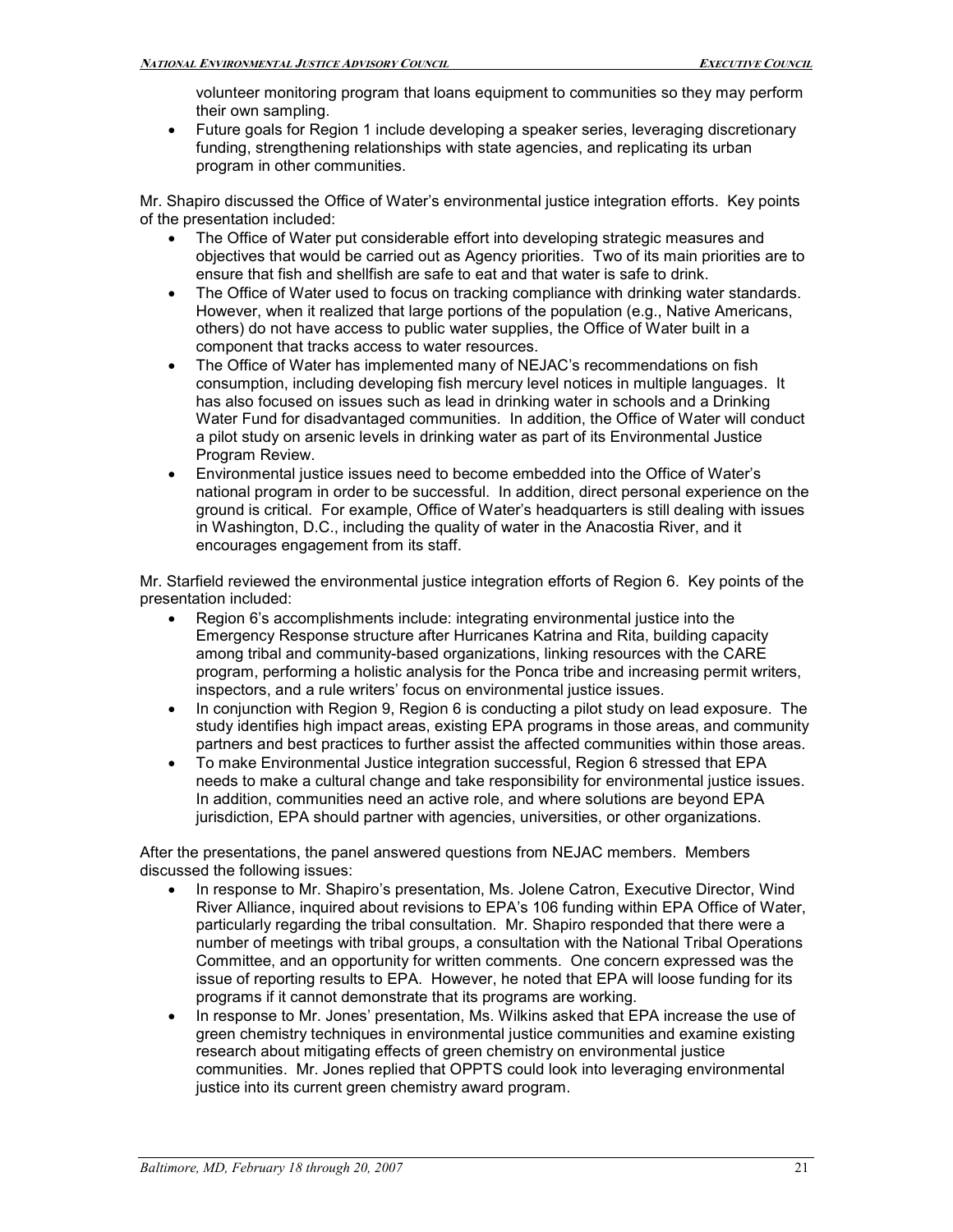- Ms. Wilkins inquired about reducing the complexity of the Environmental Justice Small Grants application process. Mr. Jones acknowledged that EPA grant programs have become extremely vigorous. He reported that EPA is making efforts to manage grants electronically and improve process and flow, but that would not necessarily make the grant applications easier.
- Ms. Kathryn Brown, Environmental Epidemiologist, University of Cincinnati College of Medicine, inquired about the implications of the Memorandum of Understanding between EPA, the Center for Disease Control and the Agency for Toxic Substances and Disease Registry. She asked if CDC would become responsible for communities that continue to experience high lead levels. Ms. Brown inquired about using university resources to support environmental justice efforts. Mr. Starfield and Mr. Leighton agreed that University partners are critical. Mr. Starfield suggested that clinics of graduate students collect data and perform analysis for environmental justice communities, while Mr. Leighton reported that in 2004, Region 1 arranged the first National Environmental Justice Summit in conjunction with Boston University. Mr. Marsh, Portland State University, added that Universities are good centers to hold neutral forums.
- Mr. Barlow suggested developing partnerships between industry and NEJAC. Mr. Lee responded that EPA found that many companies are doing significant things, but they did not want to participate in EPA's environmental justice programs, even when the community recommended them. Mr. Leighton reported that Region 1 had a pilot project to look at the environmental footprint of a supply chain business in New Haven, Connecticut.

# **6.4 Discussion: EPA Environmental Justice Integration**

Mr. Moore noted that the EJSEAT Tool did not receive an endorsement from NEJAC. He suggested that the Council draft a letter to the EPA Administrator and Mr. Nakayama identifying the Executive Council's questions and concerns with EJSEAT and the environmental justice integration process. Potential topics to address in the letter include the goal of EJSEAT, how EJSEAT will enhance environmental justice, and how to safeguard EJSEAT from misuse particularly in excluding or harming environmental justice communities. The letter will also communicate NEJAC's desire to provide input into the formation and development of EJSEAT and capture its enthusiasm about the overall integration effort.

In addition to the letter, the members discussed assembling a work group charged with providing recommendations on environmental justice integration. The work group will be co-chaired by Ms. Briggum and Ms. Veronica Eady Famira, Associate General Council, New York Lawyers for the Public Interest; members will include Mr. Prasad, Ms. Wilkins, Ms. Catron, Ms. Henneke, Mr. Paul Mohai, Professor, University of Michigan, and Mr. Marsh. In addition, the working group will review the draft letter over a public conference call scheduled around October 12, 2007.

# **7.0 Discussion: Report Back about Key EPA Implementation Items**

# **7.1 Environmental Justice Function in Incident Command System**

Ms. Dana Tulis, Deputy Director, EPA Office of Emergency Management (OEM), discussed the incorporation of environmental justice into the Incident Command System. In her presentation, *Environmental Justice and the Incident Command System*, she detailed the National Response Plan (formerly the Federal Response Plan) including its modification into the National Response Framework. The National Response Framework will incorporate State, local and nonprofit roles and responsibilities. Since many responses and decisions are made at a local level, these organizations are now being included into the initial Response Framework.

Ms. Tulis explained that EPA has a National Approach to Response which clearly defines roles for Regions and for Headquarters. Within this approach, the EPA Model for National Incident Coordination involves high-level participation for larger incidents. She noted that the Liaison Officer within the Incident Management Team (IMT) is responsible for environmental justice, tribal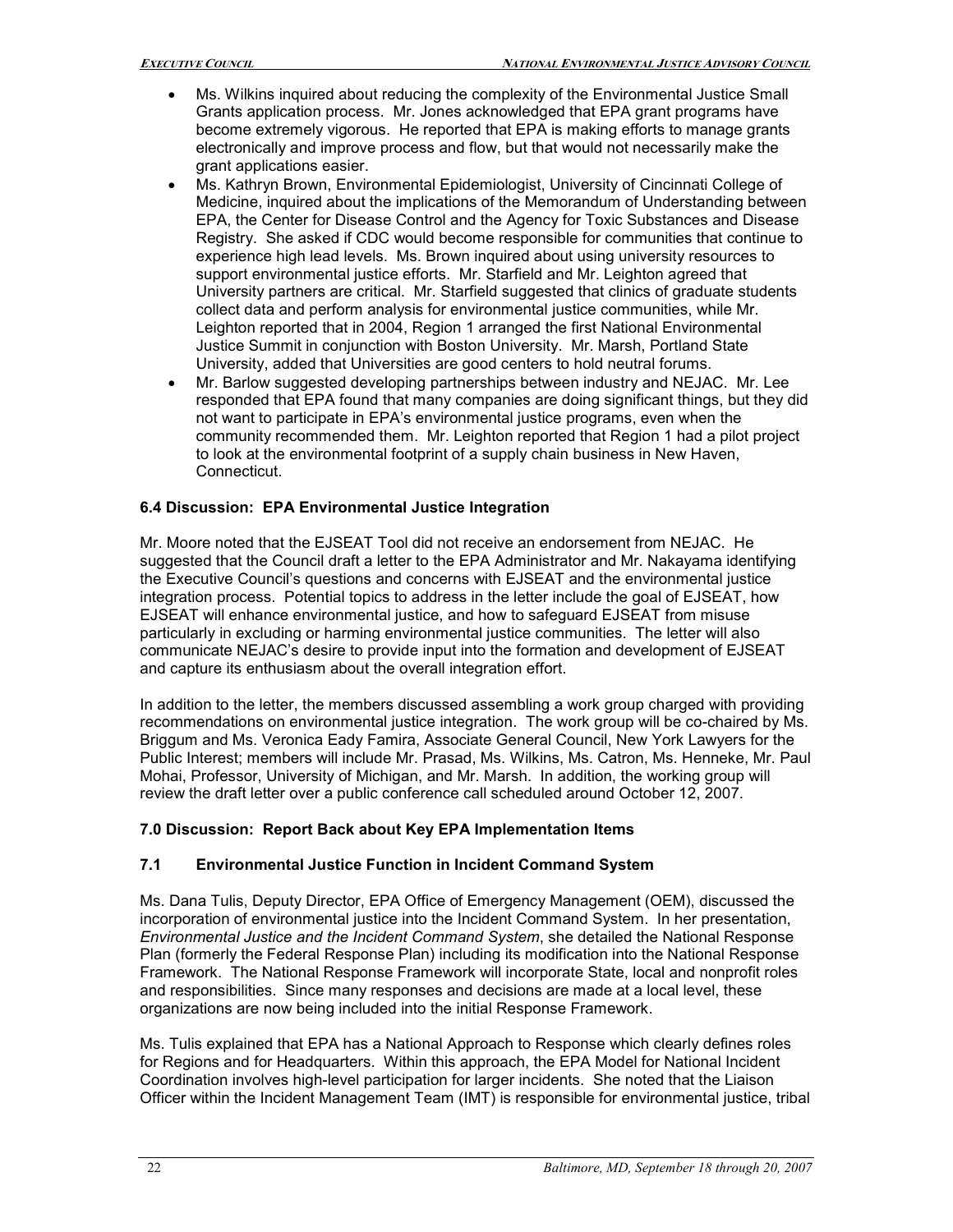coordination, and collaboration with the Public Information Officer to ensure that information reaches vulnerable communities.

Ms. Tulis outlined EPA's structure for managing data during an Incident of National Significance. Data samples obtained from floodwater, surface water, air, sediment, soil, or facilities go through a 6-day confirmatory process to test for biological and chemical agents.

In general, EPA's Field Environmental Units collect the data, the Regional Environmental Units interpret the data and the Headquarters Environmental Unit makes the data available to the public through EPA's online EnviroMapper and provides recommendations to the impacted area.

The following are highlights of the discussion that followed the presentation:

- Tribal input needs to be incorporated into the National Response Framework;
- University resources can support environmental justice and Emergency Management issues;
- Emergency Action Plans need to include training and outreach to municipalities about maintaining and preparing wastewater treatment facilities; and
- OEM should share best practice guidance about Emergency Management issues with companies and organizations.

# **7.2 EPA Environmental Justice Awards**

In his presentation, *EPA's Environmental Justice Awards Program,* Mr. Timothy Fields, Senior Vice President, Tetra Tech EM Inc., reviewed the goals and procedure for the 2007 Environmental Justice Award Program, which was initiated in January 2007. The program is designed to promote positive behavior to address environmental justice issues, recognize major environmental justice achievements, and document models of successful problem-solving solutions. In its inaugural year, nominations for environmental justice achievements in the business and industry community were submitted to EPA. Nominations were judged on six criteria, which are detailed in Exhibit 4. Exhibit 4.

Once the best nominations were selected, the **2007 Nomination Criteria** nominations were submitted to the Environmental Justice Stakeholders Panel for further review. The **Filte Stakeholders Panel's approaches**, Justice approaches, Panel's final selections will be reviewed by EPA Panel's final selections will be reviewed by EPA Headquarters. • the level of community equity and

Mr. Fields noted several lessons learned that will be  $\parallel \cdot \text{ Established partnerships and}$  incorporated into the 2008 process. The lessons incorporated into the 2008 process. The lessons included clarifying application guidelines to ensure  $\|\cdot\|$  Internal integration of nomination entries include the pertinent information,  $\parallel$  environmental justice principles by involving EPA personnel in the review process, and the nominated organization; and including an independent verification of nominations. In demonstrated results. including an independent verification of nominations. In addition, the 2008 Environmental Justice Achievement

- 
- 
- public involvement,
- 
- 

Awards will be expanded to include nominations from academic institutions, community-based organizations, non-governmental and environmental groups, state and local governments, and tribal and indigenous governments and organizations. Awards are expected to be presented to an organization in each stakeholder category. A call for nominations is expected in October 2007 with a final announcement by May 2008.

The following are highlights of the discussion that followed the presentation.

- The establishment of the Environmental Justice Achievement Award was a recommendation of a previous NEJAC Executive Council;
- EPA should consider revising the points awarded for collaboration criterion since OEJ places such an emphasis on it;
- The Environmental Justice Stakeholders Panel will select up to two nominations per category;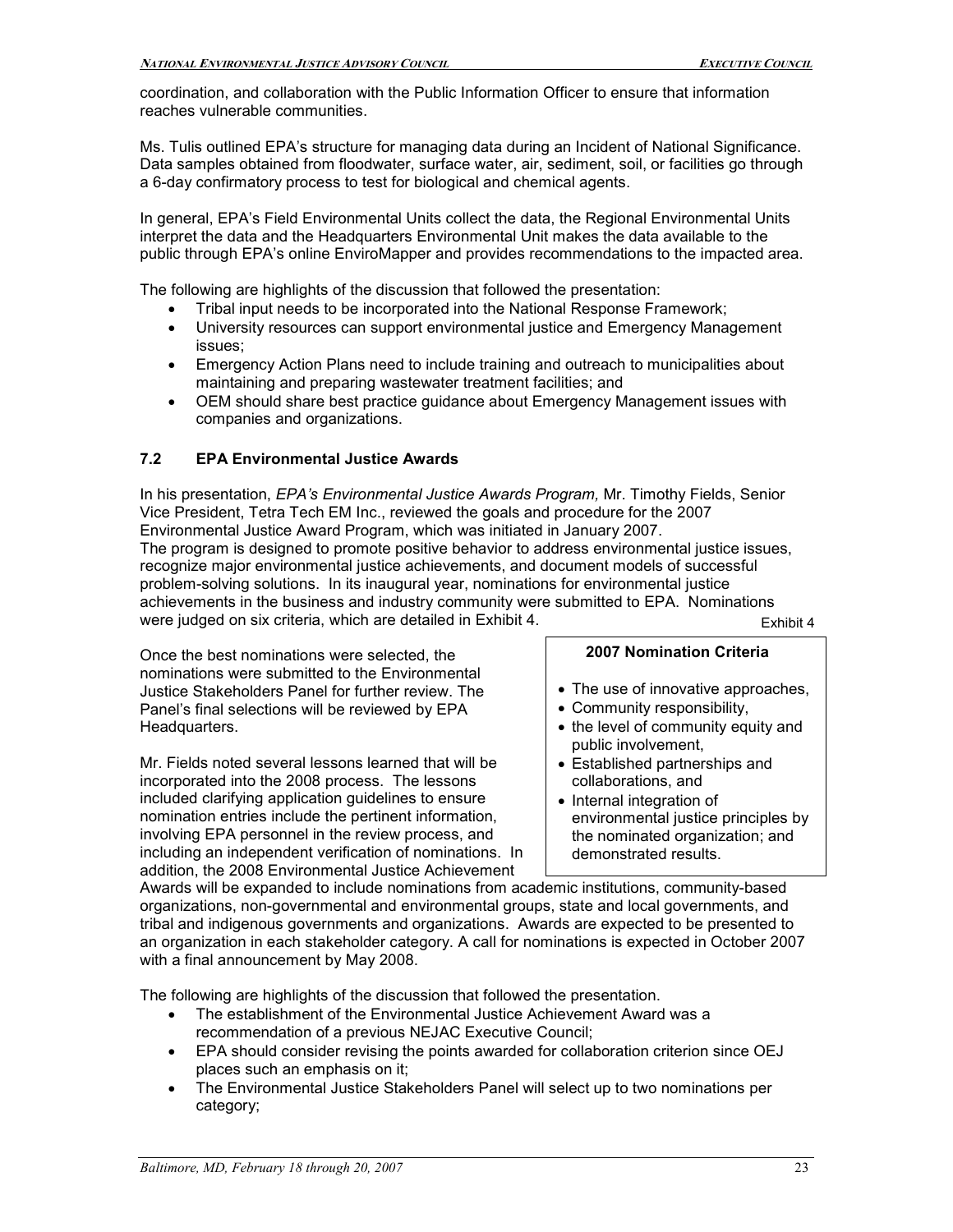- EPA will present awardees with a plaque to recognize their achievements. There will be no monetary award;
- The Environmental Justice Stakeholder Panel evaluates the nominations based on the application and letters of endorsement. The Panel attempts to recognize achievements accomplished by a wide spectrum of organizations that face various levels of challenges;
- EPA is working to develop a marketing strategy for this awards program. In 2007, the awards program was publicized using existing networks, such as the Southwest Network for Environmental and Economic Justice and the Business Network for Environmental Justice;
- EPA will consider providing applicants with a mock application; and
- NEJAC can support the Environmental Justice Achievement Award Program by providing input on how best to distribute information to potential nominees.

### **8.0 Closing Dialogue: Emerging Issues**

As part of the closing dialogue, NEJAC members identified several emerging issues for NEJAC to consider addressing in the future. These issues include:

- Effects of climate change and mitigation technologies such as carbon capture and sequestration (CCS) on environmental justice populations;
- The need to involve corporations and industry association groups in environmental justice issues;
- The need to promote green businesses;
- The need to engage Alaskan communities in NEJAC discussions;
- The importance of Native American involvement in community decisions;
- Methods to empower environmental justice advocates; and
- Meeting locations should be hosted at different member locations.

Mr. Lee called for an administrative item for agreement to set aside the 30-day review of Council bylaws. NEJAC members agreed on the proposed administrative item by consensus.

Ms. Buhl reiterated the agency's commitment to environmental justice issues. She stated her appreciation for the Council's feedback and noted that the agency anticipated congressional hearings in the next month.

Mr. Moore and Mr. Lee thanked members of the council for their participation. They reiterated that the Council should always be involved in dialogue and continue to make suggestions to EPA.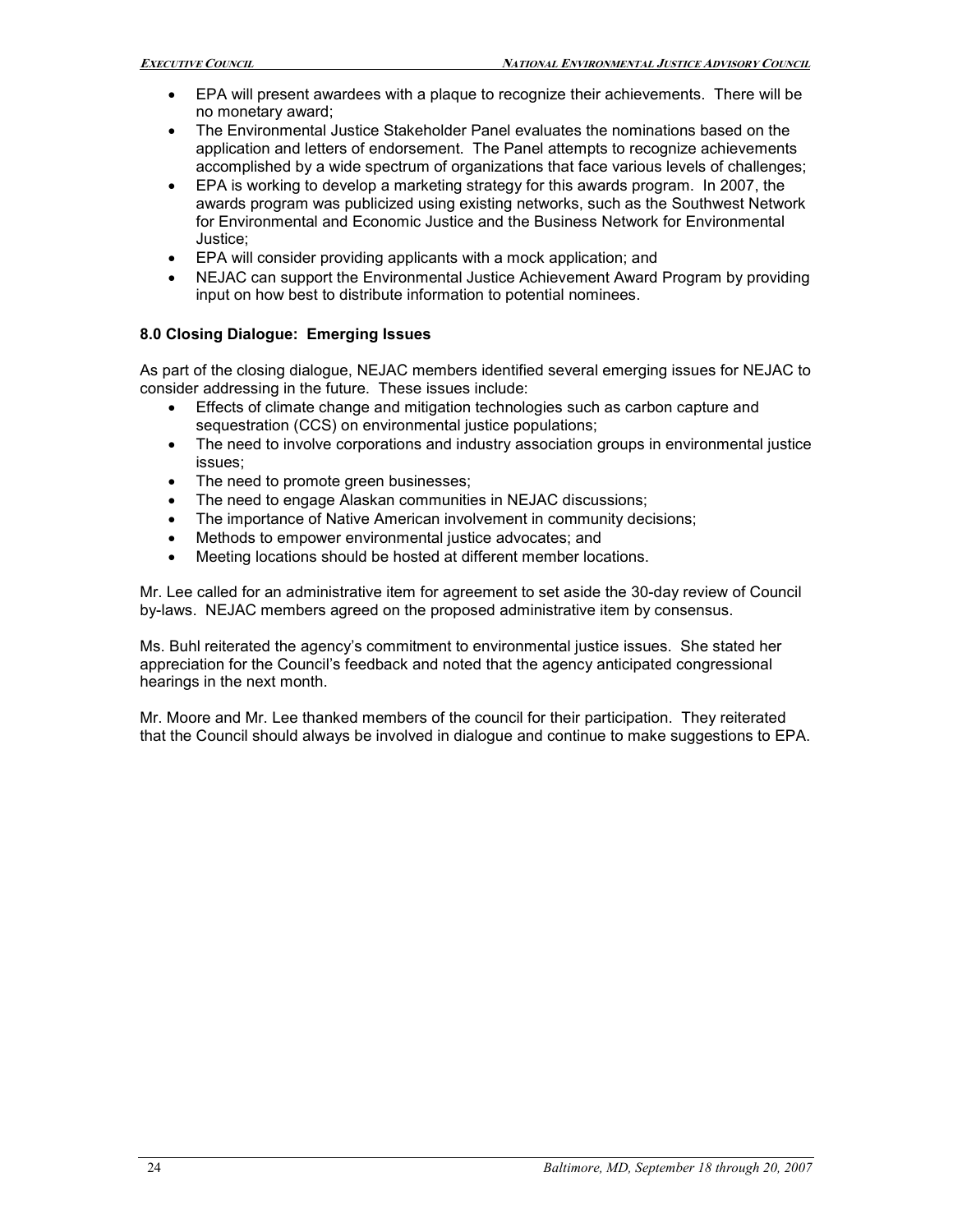#### **CHAPTER TWO PUBLIC COMMENT PERIOD**

## **1.0 INTRODUCTION**

The Council conducted one public comment period during the meeting of NEJAC held from September 18 through 20, 2007 in Baltimore, Maryland, and focused on general issues related to goods movement in environmental justice communities. During the session, ten oral statements were offered.

# **2.0 PUBLIC COMMENT PERIOD HELD ON SEPTEMBER 18, 2007**

This chapter summarizes the testimony that the Council received during the public comment period as well as the comments and questions that the testimony prompted from the members of the Council.

Comments are summarized in the order in which they were offered.

### **Ms. Linda Safley, Executive Director, Environmental Crisis Center**

Ms. Linda Safley, Executive Director, Environmental Crisis Center, spoke about the environmental issues facing Maryland, including the clean up and building on Superfund sites, increasing energy needs, and trains carrying toxic chemicals, which travel through neighborhoods and the accompanying groundwater issues. Additionally, she noted that the State of Maryland should improve the quality of the Chesapeake Bay by reducing contamination from business enterprises. Referencing a recent chemical accident in Aberdeen, Maryland, She stressed the need for the public to know when trains, carrying contaminants, are routed through their communities. She requested the Council's assistance in attaining a timetable from rail officials for trains carrying toxic chemicals, especially through residential neighborhoods.

Following Ms. Safley's comments, Ms. King commented that tribe members have similar concerns about toxic wastes passing through tribal territory and their inability to access information about the trains due to homeland security concerns.

### **Ms. Leslie Fields, Environmental Justice Director, Sierra Club**

Ms. Leslie Fields, Environmental Justice Director, Sierra Club, and professor at Howard University, read a letter on behalf of the Sierra Club and several members of the academic community which discussed the new study entitled, *Toxic Waste and Race of 20*. This document, based on 2000 U.S. Census data, concludes that people of color are often concentrated in areas with high levels of waste. Reading the letter, she urged the Council to implement the Inspector General's (IG) recommendations, including requiring risk assessments to ensure compliance with Executive Order (EO) 12898. She requested the creation of a timetable of implementation of the IG's recommendations. Ms. Fields highlighted other environmental imperatives such as: the requirement of buffers around facilities, the use of state assessments, and the development and support of community revitalization efforts.

Mr. Lee responded to Ms. Fields that EPA agrees with the IG's recommendations. In response to the IG's report, EPA has developed a schedule for implementation. The process began with development of four internal working groups. The groups developed protocols focusing on standard setting and rulemaking, cleanup and remediation, permitting, and enforcement. There will be pilot programs to establish that the protocols test the implementation of the eight national environmental justice priorities. The review process will begin in Fiscal Year 2008 when the protocols are distributed to EPA offices.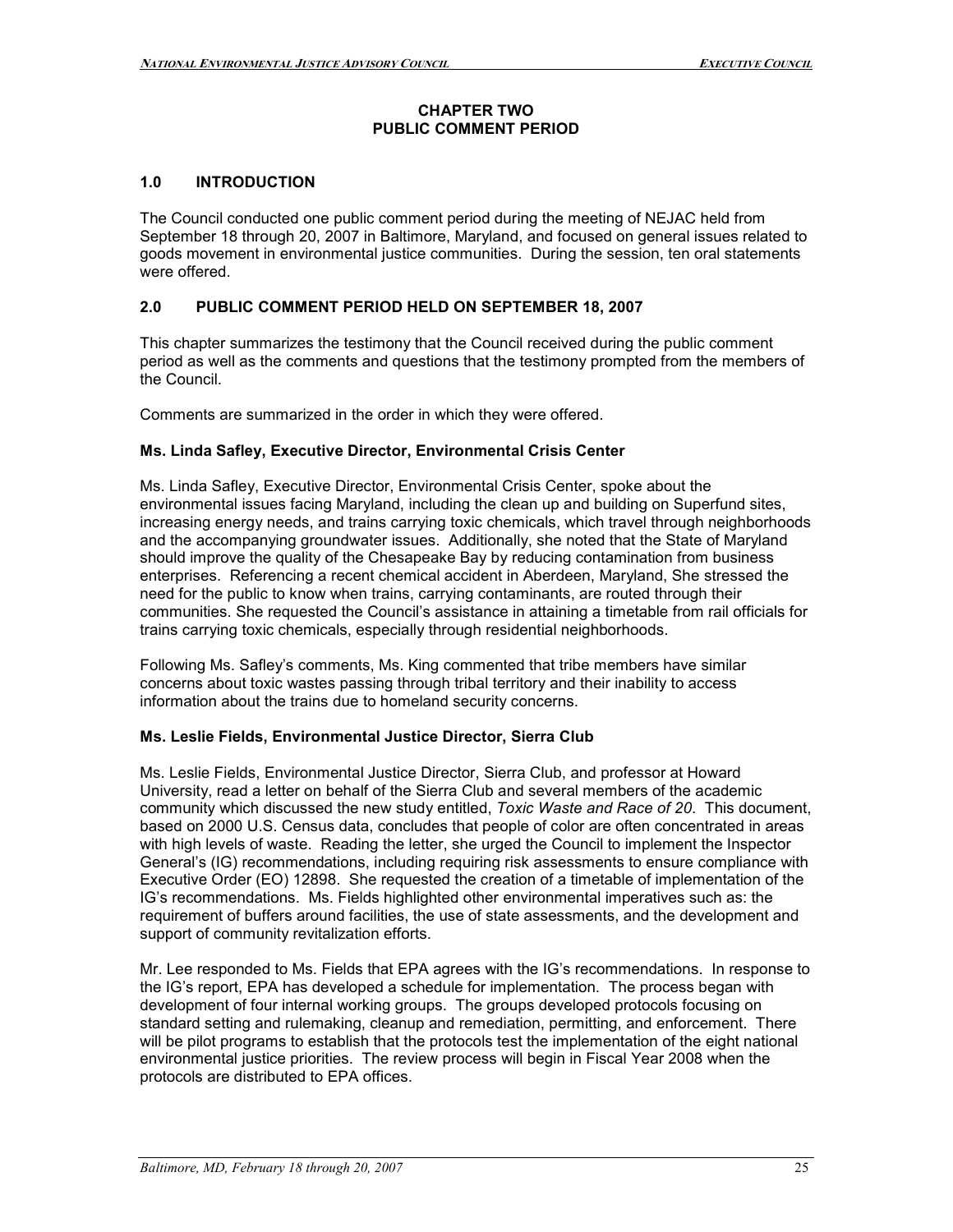#### **Mr. Lou Takacs, Public Safety Programs Coordinator, Washington Village/ Pigtown Neighborhood Planning Council**

Mr. Lou Takacs, Public Safety Programs Coordinator, Washington Village/ Pigtown Neighborhood Planning Council, illustrated how collaborative planning has improved the environmental quality in his Baltimore neighborhood. He noted that his programs have harnessed the synergy obtained by groups working together on a common strategy. They have increased partnerships from ten community groups in 2004 to over 40 groups currently throughout the Washington-Baltimore corridor. The major theme for success resides in individual engagement and investment in the community. The group is composed of businesses, individuals, Americorps, and faith-based groups and relies on grants funding that emphasizes problem solving and collaboration.

Mr. Takacs presented an example of a successful campaign called "Clean It Like You Mean It," which included a youth-generated rap and a community volunteer day led by 160 Americorps volunteers. The program tried to make kids aware of the dangers of trash, and eventually led to the group's participation on the Governor's Commission on Environmental Justice and Sustainable Communities. He also highlighted the "Talking Trash" pamphlet about smoke, dust and soot, in which the group collaborated with university partners for background research. Ms. Yoshii asked if Mr. Takacs would contribute a written testimonial on the program's success as an example of best-practices.

The campaign also works to engender positive relationships for citizens with government, and teach people how to engage in the community collaborative process. The group has received a "Deep Clean" designation from the Baltimore mayor's office for an event on August 4, 2007 where 120 volunteers participated in a deep clean in a local neighborhood to show agencies how the neighborhood had changed.

When asked if the group collaborates with other environmental justice and community organizations, Mr. Takacs noted that there are many interpretations of environmental justice, and that they try to engage one step at a time in solving problems collaboratively. The group's past community partners include Americorps, Paul's Place, St. Jerome's Head Start (associated with Catholic Charities) and Community Health Nurses. Everyone is part of the process as groups reach out to each other. All these groups are looking for collaboration opportunities. As an example, Mr. Takacs mentioned the University of Maryland's service project day. In closing, he thanked the council for the support the group receives from the EPA regional office and for the EPA staff who attend events.

#### **Ms. Sylvia Betancourt, Policy Advocate, Center for Community Action and Environmental Justice in Commerce, CA**

Ms. Sylvia Betancourt, Policy Advocate, Center for Community Action and Environmental Justice in Commerce, CA, commented on the impacts that trucking corridors and highways have had on her community's health and welfare. Using her community, which is located among two intermodal rails centers and a large freeway as an example, she recounted the high incidences of cancer and lung problems complicated by the community's difficulty in articulating its environmental justice concerns. Ms. Betancourt noted that over 47,000 trucks move in and out of the port of Los Angeles every day, most passing through the community. She also mentioned that this volume of traffic is expected to triple. Those trucks compete with cars on the freeways and in the neighborhoods. This impact stems from the misuse of community zoning. She concluded that the increasing number of trucks on the road will adversely affect local communities and will contribute to an increase in premature deaths rates resulting from exposure to diesel.

She presented a white paper, authored by community members in conjunction with university officials and health groups, including the University of Southern California, Occidental College, and the Long Beach Alliance for Children with Asthma on how goods movement is perceived in the community. Ms. Betancourt also commented on the language barriers, particularly in regard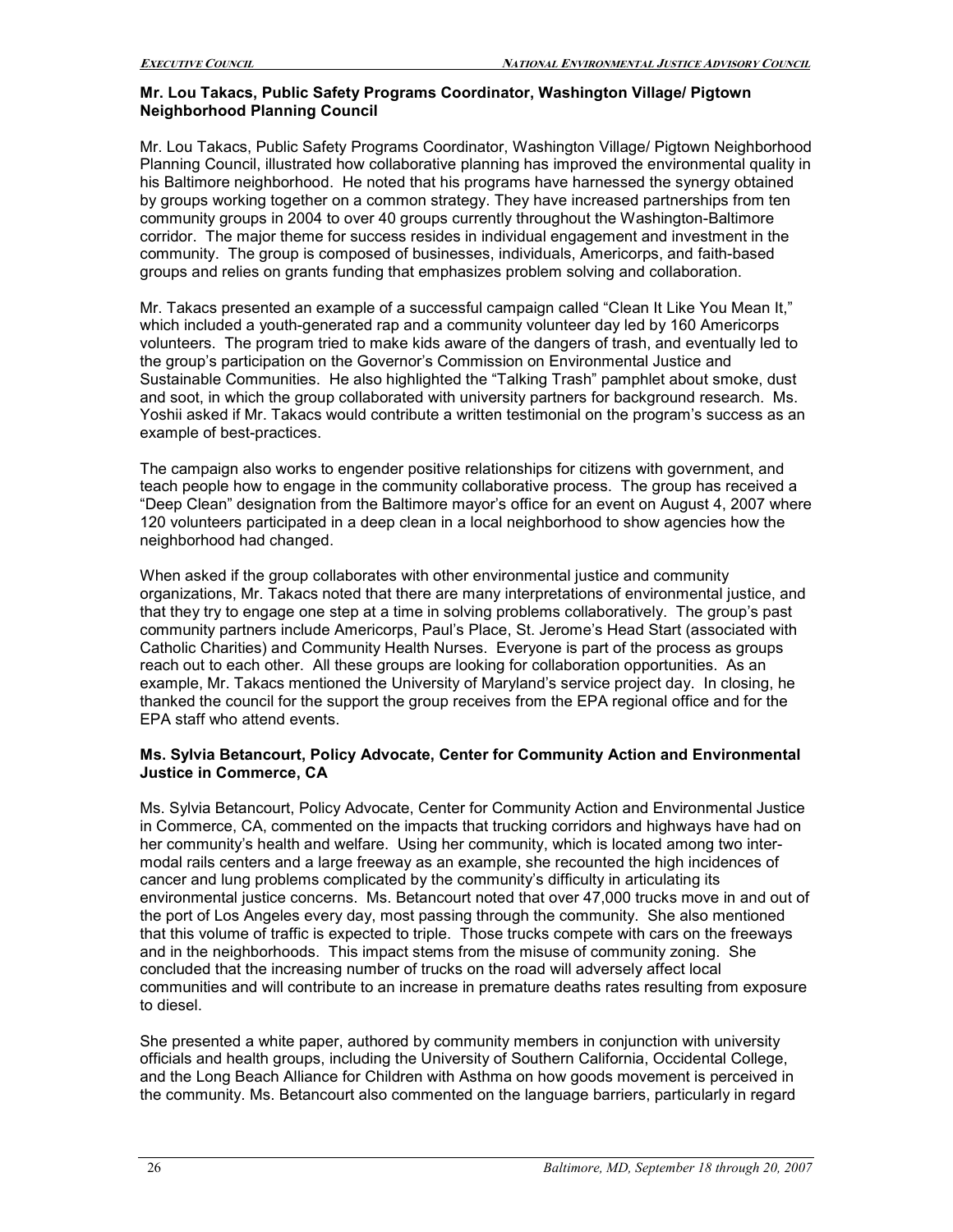to doing appropriate community health assessments. They look to EPA for future support and leadership. She invited members to attend the group's November 2007 conference to discuss healthy solutions to goods movement.

Mr. Mohai asked if the community had documented its history to show how industry had encroached on their community. Ms. Betancourt responded that she often receives comments that community members should just move, but that is not always an option. She recalled stories from elders about how a rail facility grew out of a small spur when they took over former Japanese farms after World War II. In the community of Mira Loma, another railroad auto facility was built next to the community's high school. Finally, she noted that the warehouses that have overtaken the Riverside community were built over dairy fields, which draw large numbers of trucks through community neighborhoods. She noted that there is no separation between industrial and residential zoning in the community.

When asked about the community's interaction with the Federal Highway Administration and state highway administration, Ms. Betancourt responded that the community has experience working with the municipal council of governments on plans for moving transit routes from the communities. She also commented that her experience with health risk assessment was done in neighborhoods adjacent to facilities. The community sentiment reflected that there was insufficient outreach or explanation to members about technical terminology. Ms. Betancourt recommended that theses types of risk assessments be done in conjunction with other studies and that all concepts be explained in common language to participants.

Finally, Ms. Betancourt discussed the community's tenuous relationship with the rail companies, particularly after a derailment incident in which community homes were destroyed. She spoke about the need for someone to intervene on behalf of the community to bring the rail companies into the dialogue.

### *Mr. Mike Steinberg, Senior Counsel, Business Networks for Environmental Justice*

Mr. Mike Steinberg, Senior Counsel, Business Networks for Environmental Justice, an organization that represents over 200 companies of all sizes, commented on the business sectors' commitment to Title XI and E.O. 12898. His members are interested in working with states, EPA, and other stakeholders to address environmental justice concerns and to help businesses be responsible members of the communities in which they operate.

Adding that EJSEAT as an important tool, he questioned the usefulness of some indicators in appropriately identifying environmental justice areas. He also raised concerns that EJSEAT focuses too narrowly on impacts even though he acknowledged that the law requires equal treatment and not equal result. Mr. Steinberg noted that distance from facilities is not necessarily indicative of environmental justice needs, and that quantitative rankings generated by a tool are not as effective as working on the ground where results can be seen. He pointed out that EJSEAT may have limitations in that it focuses heavily on impacts where not every group will have equal exposure to environmental toxics.

Mr. Steinberg recommended that the most important progress that EPA should undertake is to step up enforcement, particularly in environmental justice communities. He called equal enforcement an indicator of the government's commitment to environmental justice issues, and suggested that by launching a pilot enforcement program, it will reiterate EPA's commitment to environmental justice. Mr. Steinberg responded that perhaps addressing enforcement is a positive step towards a level playing field and an effective use of EPA resources.

Mr. Wilson raised a question about the structure of the business association. He also asked how the Chamber of Commerce responded to conversations about environmental justice and whether it considered opportunities to formally campaign in support of compliance and enforcement. Mr. Steinberg responded that discussing environmental justice can ease communications, but that members of his business network are in favor of dealing with environmental justice issues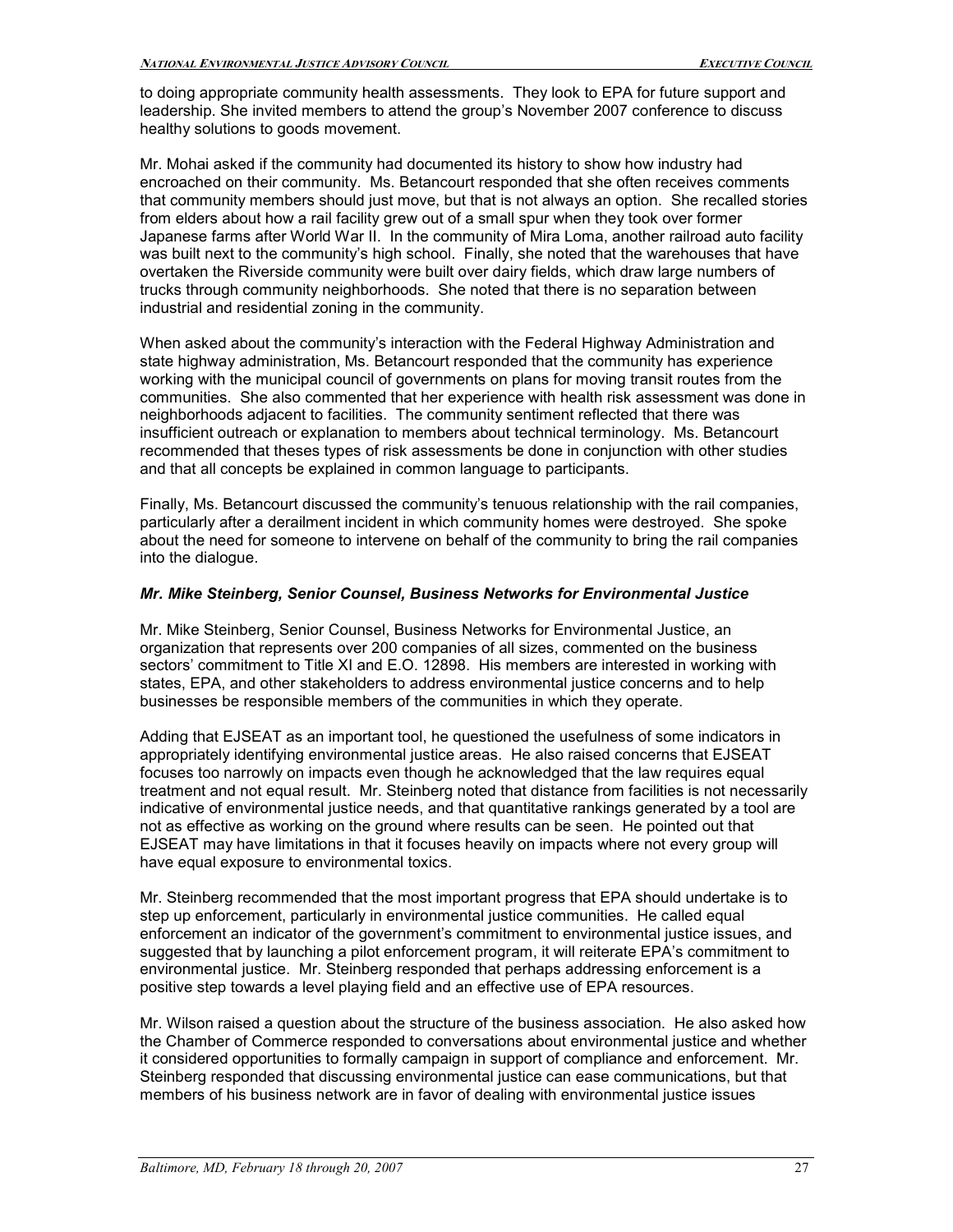directly. He noted that they do not always come to a consensus, but pointed to a commitment to address environmental issues as a business priority. When Mr. Wilson asked why businesses do not necessarily support laws in place, Mr. Steinberg replied that parts of legal mandates are not always clear and are subject to discussion. Mr. Briggum also responded that the business network was founded to be a constructive voice for the business community.

Finally, Mr. Steinberg reiterated his organization's commitment to work with EPA on developing pilot programs in the future.

#### **Mr. Jesse Marquez, Executive Director, Coalition for a Safe Environment**

Mr. Jesse Marquez, Executive Director, Coalition for a Safe Environment, presented written comments and gave the council copies of a three-page and 12-page summary. He also submitted 120 pages of testimony for review.

Mr. Marquez commented that the environmental justice community has concerns about the methodology of environmental health risk assessments, and he suggested the need to establish an appropriate baseline when discussing community impacts. He suggested that the appropriate data gathering techniques include house surveys in the area in order to make accurate calculations. Mr. Marquez pointed to his organization's public house survey using 150 public health questions to assess the health impacts of the Port of Los Angeles, which has found different mortality and cancer data than previous studies. While he recognized that the Port has permits and regulations, he pointed out that none require industry to move toward reducing air pollution to near zero levels. He encouraged the agency to mandate the pollution reduction.

Ms. Yeampierre commented that communities with language barriers and large numbers of undocumented community members often have under represented health issues in traditional studies. Mr. Marquez responded that a baseline public health survey could be a solution. He noted that since the formation of his organization in 2001, they have stopped 17 Port of Los Angeles and Port of Long Beach projects because of concerns they raised with projects' Environmental Impact Statement (EIS) and environmental impact report results. He raised a concern that these documents often do not comply with National Environmental Protection Agency or Council on Environmental Quality standards, but are approved because the general pubic is not trained to interpret them. He stated that Coalition for a Safe Environment decided to complete a public health survey in response to a 6,000 page EIS that was released for a new project. At first, they began with a small leukemia study, and realized that a larger public house survey was needed. The new survey is more comprehensive, including a preceding letter in both English and Spanish, an in-person survey in English and Spanish. This information is organized in an Access database, GIS map outputs created by university students, and other university inquiries. He also noted that all survey information has been made pubic.

### **Mr. Bob Griss, Executive Director, Institute of Social Medicine and Community Health**

Mr. Bob Griss, Executive Director, Institute of Social Medicine and Community Health, speaking as a disability specialist, began by speaking about civil rights and the need to link the environmental systems to health care systems. He stated that participants were involved because of the concept of equality. The Executive Order that established Title VI was a way of operationalizing the law. He emphasized that they should not lose sight of its leveraging power. As an example, he discussed his work on the Americans with Disabilities Act (ADA) in which just because an accommodation would cost more, they did not discount it. The right to the accommodation was guaranteed under civil rights. He commented that the concept of equality and the treatment of the "disabled" community begin with accommodation.

Mr. Griss also recognized great similarities in environmental justice and health care because they are both concepts that can be understood in terms of geographic location. But if you want to think about equality and equal access, there is a need to think about structure. Because Title VI is a legal requirement of all agencies, he recommended that there are resources on how it is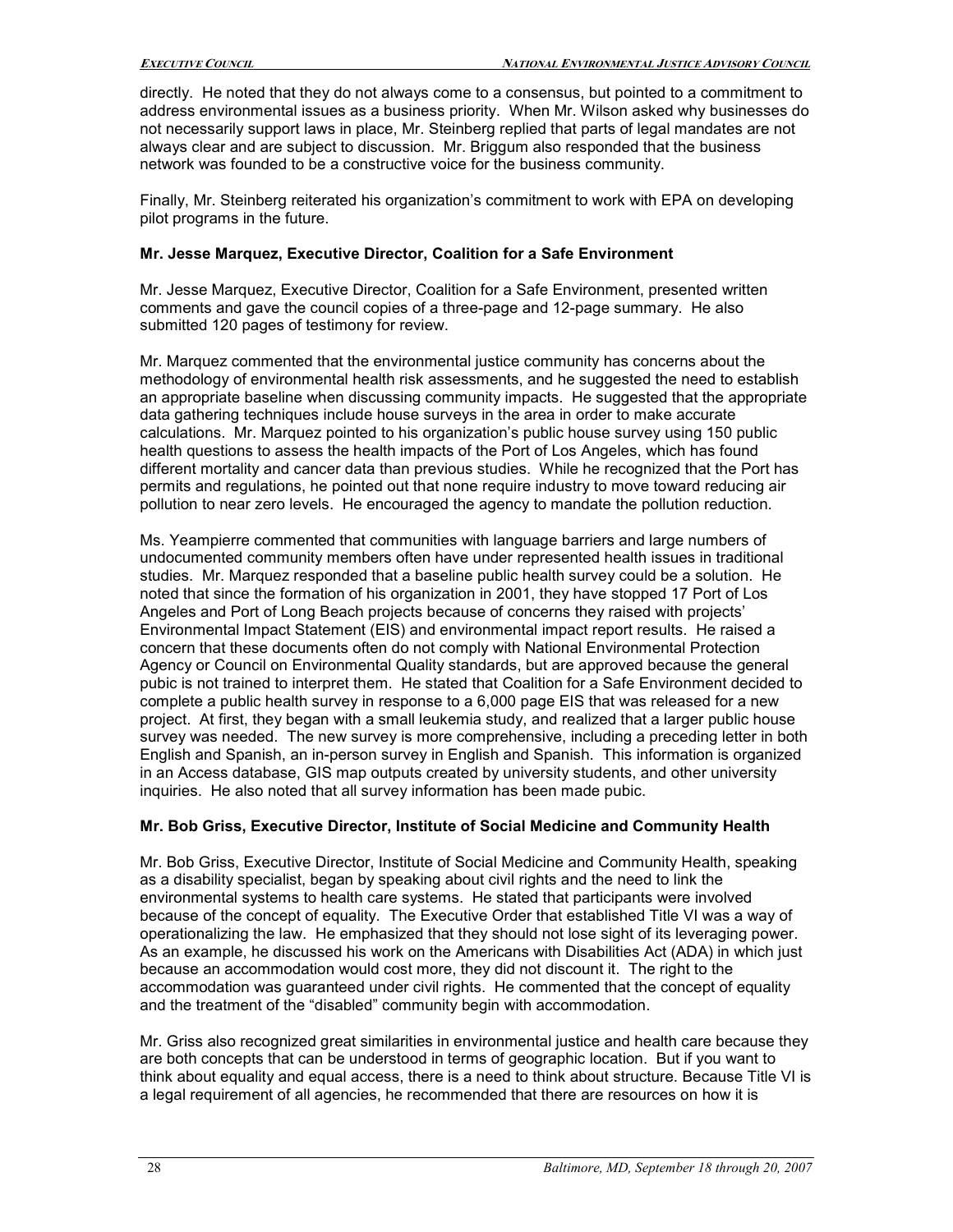applied in other sectors available on the internet. He highlighted this view by citing NEJAC as an opportunity for providing recommendations which are broadly applied across agencies and disciplines.

Ms. Wilkins asked Mr. Griss to elaborate on his systems comments, and to talk more about his own work and the applicability of topics discussed at the NEJAC meeting. Mr. Griss responded that he is writing a paper for a public health conference on the heterogeneity of disability and public accountability. He noted that the ADA does not attempt to give everyone the same services. The standards are very individualized and it is unclear how they need to be enforced.

Mr. Griss said he was excited by the conversations at the NEJAC meeting about community solutions because health care also has to be addressed at a community level. He noted that consumers expect the market to consider individual needs through a competitive process, but what is really needed is a community process. Pointing to Mr. Beveridge's presentation on the West Oakland community, Mr. Griss commented that the solution isn't necessarily to impose existing standards, but to fashion a system where everyone's needs are reconciled. He further stressed the importance of being sensitive to equality. While he noted the challenge in applying nondiscriminatory standards to a system and not to an entity, he asked how to fashion a system where everyone's needs are reconciled while still delivering an environmental justice principle. Finally, he pointed to No Child Left Behind as a system that, while insufficient, at least contains an accountability mechanism.

Mr. Wilson noted that in his experience and based on environmental justice community surveys, the populations in these communities are often older and have age-related health disabilities. He commented that perhaps younger people were able to leave the community for better circumstances, and he suggested that aging communities have difficulty just getting out of the house for daily tasks. Mr. Griss responded that he understood that the ADA was not necessarily a solution because the system won't always respond to these types of needs. He noted that Title VI was extended to disabilities, but he believes that the concept of reasonable accommodation is missing from environmental justice work. Arguing that health status is a measure of powerlessness, he stated this view makes it easier to see the structural changes necessary to equalize.

#### **Thomas Denton, Community Member, Washington Village/ Pigtown Neighborhood Planning Council**

Mr. Denton spoke briefly about his experiences in environmental justice. He noted that in the recent NEJAC teleconference, they discussed sustainability, and he suggested the importance of working together to keep programs in place. Mr. Denton discussed a community member he had met in 2006 who owned a few homes and wanted to revitalize the neighborhood to make the neighborhood more attractive. The man joined community cleanups which helped bring developers to the table to collaborate, and out of this collaboration he developed an organization. The organization employs people who need to fulfill community service requirements as part of a court order, and they provide a community tool pantry, in which anyone can sign out equipment. Also, they partner with the city of Baltimore, who provided trash pickup free of charge. Already, the city has hauled away over 150 tons of trash.

#### **Ms. Rachel Lopez, Goods Movement Campaign Director, Center for Community Action and Environmental Justice in Riverside, CA**

Ms. Rachel Lopez, Goods Movement Campaign Director, Center for Community Action and Environmental Justice in Riverside, CA, commented on how the high number of warehouses and increased rail traffic through their area has affected the safety and health of the community, particularly in children. She noted that the railroad's auto facility entrance is adjacent to the local high school's athletic field. She also commented that the community does not have sidewalks, that trucks often become stuck in the uneven streets, and that the area already has the fourth worst air pollution in the nation. The community has already reached out through agencies like